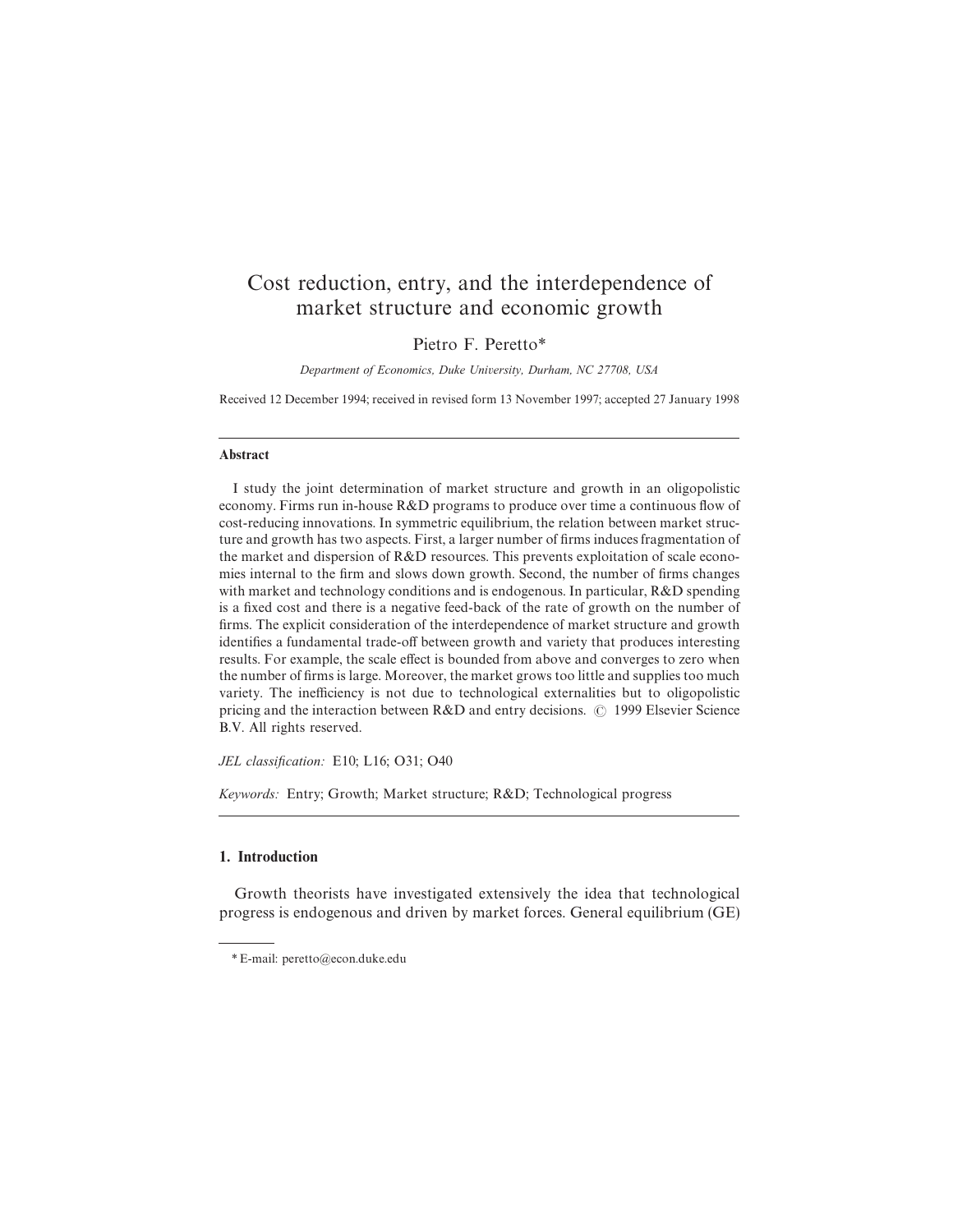models developed to explain these forces depart from the traditional theory of growth. Since innovation requires profit-seeking firms to undertake up-front research and development (R&D), the factors determining the incentives to undertake R&D in imperfect markets are central to the seminal theories of Romer (1990), Grossman and Helpman (1991), and Aghion and Howitt (1992). These contributions, however, downplay the role of market structure. In contrast, an important strand of literature in Industrial organization (IO) argues that market structure is a key factor determining R&D investment because it captures features of the business environment, like the size and number of firms, barriers to entry, and diversification. These factors determine market rivalry which, in turn, determines the opportunities and constraints that firms face when planning  $R&D$ .<sup>1</sup>

The relationship between market structure and growth has two aspects. First, market structure determines the behavior of profit-seeking firms by affecting the returns to innovation. The private and social benefits generated by technological progress and the performance of the economy vary with market structure as market rivalry varies. In addition, the size and number of firms change in response to market and technology conditions. Market structure, therefore, is endogenous and induces feed-backs that are a crucial determinant of the performance of the economy.<sup>2</sup>

In this paper, I explore the interdependence of market structure and growth, heretofore neglected by the literature. I consider a one-sector economy where oligopolistic firms sell differentiated consumption goods. In symmetric equilibrium, the number of firms determines the two dimensions of market structure that have been the focus of IO studies: concentration and firm size (relative to the size of the market). This property allows me to focus on only one variable to

<sup>&</sup>lt;sup>1</sup> The literature on market structure and innovation is reviewed by Kamien and Schwartz (1982), Baldwin and Scott (1987), Cohen and Levin (1989), and Scherer and Ross (1990, Chapter 17). In GE theory, the term 'market structure' refers to the set of institutions that describe how each commodity in the economy is traded. In this model, the trading institution for consumption goods is an oligopoly and the trading institution for labor services and consumption loans is perfectly competitive. In IO terminology, the term 'market structure' denotes, among other factors, the size distribution and number of firms in a specific market (see, e.g., Scherer and Ross, 1990, Chapter 1; Tirole, 1988, Chapter 1).

<sup>&</sup>lt;sup>2</sup> See Schumpeter (1942, Chapter 7). Seminal developments of this idea are Loury (1979), Lee and Wilde (1980), Dasgupta and Stiglitz (1980), and the evolutionary theory of Nelson and Winter (1982). Early researchers developed the 'Schumpeterian hypotheses' to translate Schumpeter's verbal arguments into empirically testable relationships. They posited a causal relationship between industry or firm rates of R&D investment and/or innovation (dependent variables) and concentration or firm size (independent variables). Later researchers included an additional equation, representing the zero-profit condition, to capture the endogeneity of concentration and firm size. The model in this paper has these characteristics. The GE structure adds the benefit of making explicit the endogenous determination of demand and saving, and the fact that firms compete not only for sales, but also for resources.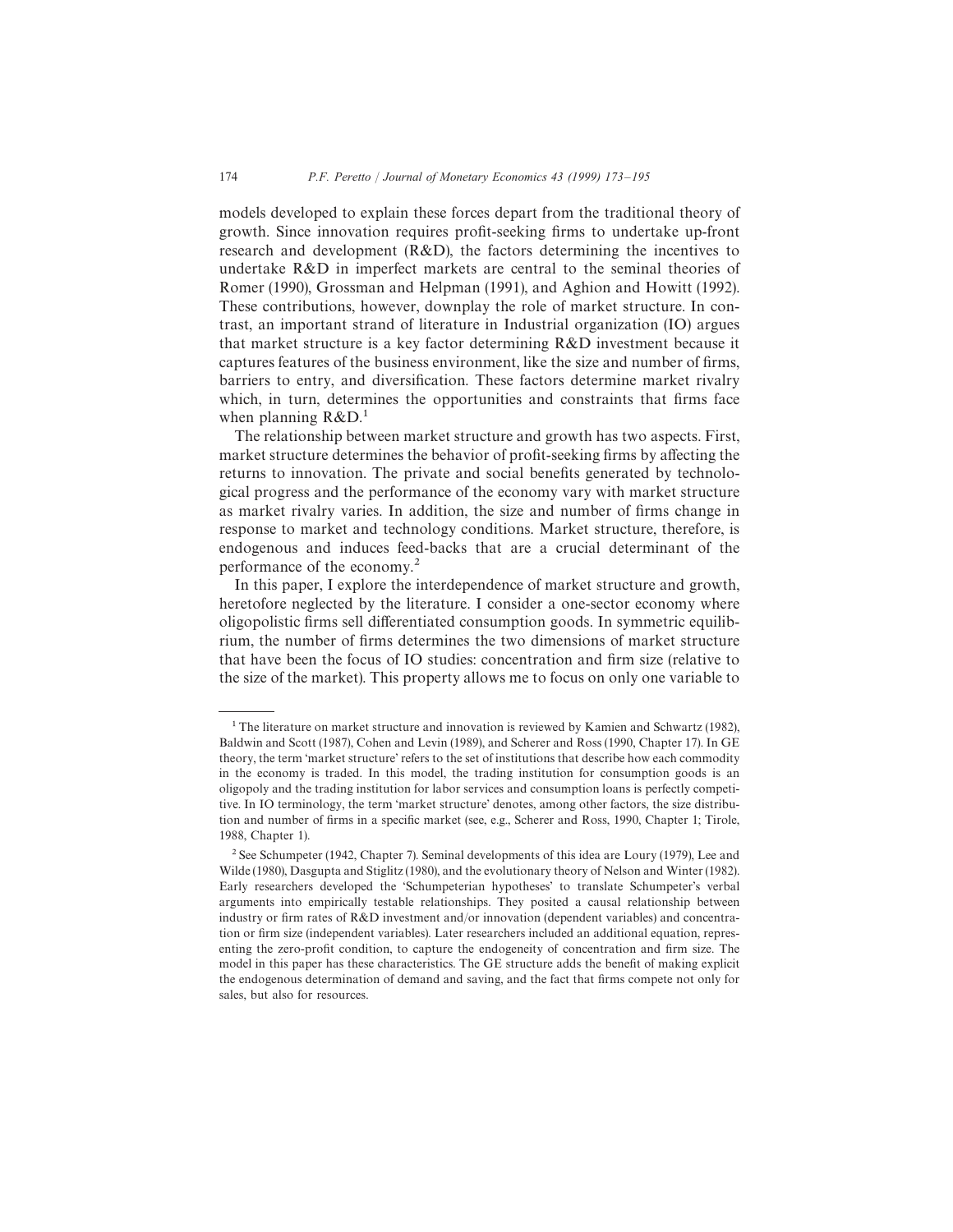describe market structure and simplifies the analysis. The condition that the present value of profits, net of R&D costs, equals sunk entry costs determines the dynamics of the number of firms. Once in the market, firms engage in price competition and establish in-house R&D facilities to reduce costs, offer lower prices, and gain market share.<sup>3</sup> Technological progress and market structure are jointly determined in a two-dimensional representation of the growth path of the economy. Technological progress is measured by the average rate of cost reduction. Market structure is measured by the number of firms.

In Section 2, I present preferences and technology. In Section 3, I construct the industry Nash equilibrium (NE) with free entry. I then impose labor and capital market clearing and construct the GE of the economy. In Section 4, I establish the properties of the steady state of this equilibrium and discuss the main results of the paper. In Section 5, I study the welfare implications of these results.

In steady state, the number of firms is endogenous and jointly determined with the rate of growth. R&D and entry decisions are interdependent in the goods, capital, and labor markets. Three forces drive my results. First, dynamic increasing returns in R&D are internal to the firm and the rate of cost reduction depends on the scale of the R&D program of the individual firm. In order to take advantage of increasing returns, R&D resources must be concentrated on a small number of firms. Second, R&D is a component of a firm's total fixed costs and is negatively related to the returns to entry.<sup>4</sup> In fast growing economies, high R&D spending results in a small number of firms. Third, production and R&D compete for labor. Since employment in production increases with the number of firms, a large number of firms reduces employment in R&D and, therefore, growth. These forces capture the interdependence of market structure and growth and generate a fundamental trade-off between the number of firms

<sup>&</sup>lt;sup>3</sup> Thompson and Waldo (1994) propose the notion of 'trustified capitalism' to describe markets where 'innovating firms capture market share from their rivals but do not drive them out of business' (p. 445). They quote Schumpeter (1928) who distinguished between competitive and trustified capitalism. Competitive capitalism, they argue, corresponds to models of 'creative destruction' (e.g., Aghion and Howitt 1992; Grossman and Helpman, 1991, Chapter 4), where innovations are introduced by new firms who capture the entire market but whose tenure as monopolists is only temporary. Trustified capitalism corresponds to models where innovations are brought to the market by established firms who capture some, but not all, of their rivals' business (pp. 446—447). Note that quality-improvement and cost-reduction are formally equivalent when one considers the quality of the good as determining the cost at which the good delivers its services (Spence, 1984; Tirole, 1988). Thus, although I focus on cost-reduction, I can rewrite the model in terms of quality-improvement and interpret it as a smooth version (quality being a continuous variable) of the quality-ladder model with an endogenous variety of goods (number of firms).

R&D expenditure is one component of a firm's total cost and is endogenously determined in the industry equilibrium. This cost is sunk and borne at each moment in time. Formally, it is identical to a fixed production cost. Entrants anticipate that they must pay this cost in equilibrium. Therefore, the R&D cost can also be identified as an endogenous entry cost (Sutton, 1991).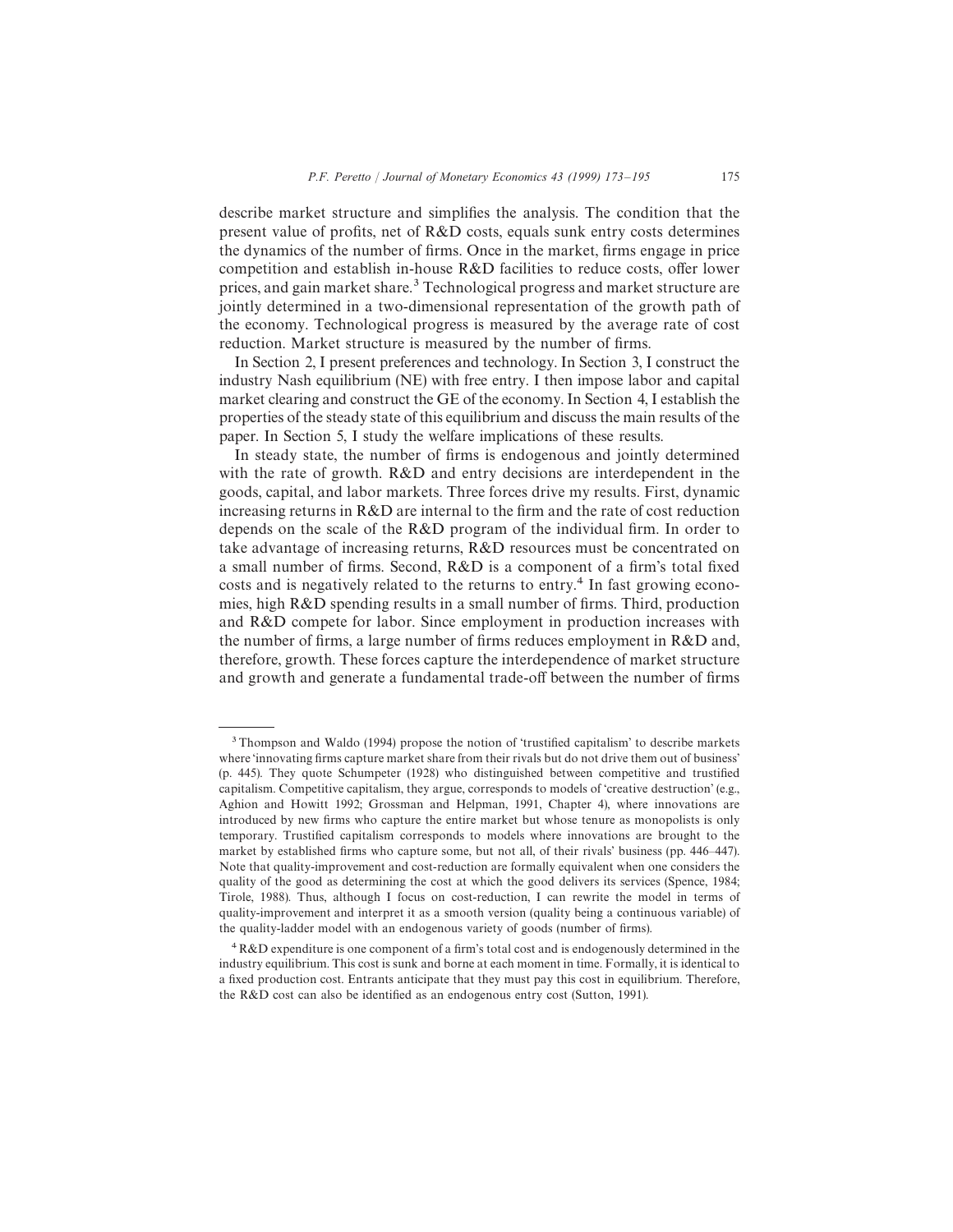and growth. Two aspects of this trade-off capture the main insight of the model. In this oligopolistic economy each firm produces one good and households have love-of-variety preferences. It follows that the trade-off between the number of firms and growth is also a trade-off between competition and growth, between firms' market power and R&D spending decisions, and between variety and growth, between the variety of consumption goods and the rate of growth of consumption of each good.

This property provides the central insight of the paper. The positive and normative results depend on the interdependence of market structure, firms' exercise of market power, and growth. The crucial link in this chain is firms' exercise of market power which is endogenous and depends on market structure. The inclusion of this link distinguishes this paper from the current literature. On the positive side, the most interesting result concerns the role of population size: in this model, the scale effect is positive but vanishes asymptotically. This result is important. It suggests that if the labor force grows at a constant rate, the oligopolistic economy converges to monopolistic competition where the scale effect is always zero. The number of firms then grows at the same rate as the labor force while the rate of growth does not change. It is possible to introduce population growth in this class of models without the counterfactual prediction of explosive growth rates. This property suggests an important direction for future research.

On the normative side, the main result is that the market provides too much variety and too little growth. This result does not depend on the existence of technological externalities. In addition, in this one-sector economy oligopolistic pricing does not give rise to distortions across industries because firms charge identical markups and all goods command identical prices. The model identifies a new distortion. Specifically, oligopolistic firms face a price elasticity of demand that is lower than the elasticity of product substitution. As a consequence, the private rate of return to R&D is too low and firms spend too little on R&D. Since R&D is a fixed cost, this implies that the rate of return to entry is too high and that too many firms enter the market. The Pareto inefficiency of this economy, therefore, has two, intertwined aspects: insufficient growth and excessive entry. The magnitude of this distortion is endogenous and depends on the number of firms. As this becomes very large, the market equilibrium approaches asymptotically the social optimum.

## 2. The model: Preferences and technology

I consider a closed economy with a fixed population, L, of identical individuals who supply labor services and consumption loans in competitive labor and capital markets. Each individual is endowed with one unit of labor that he supplies inelastically.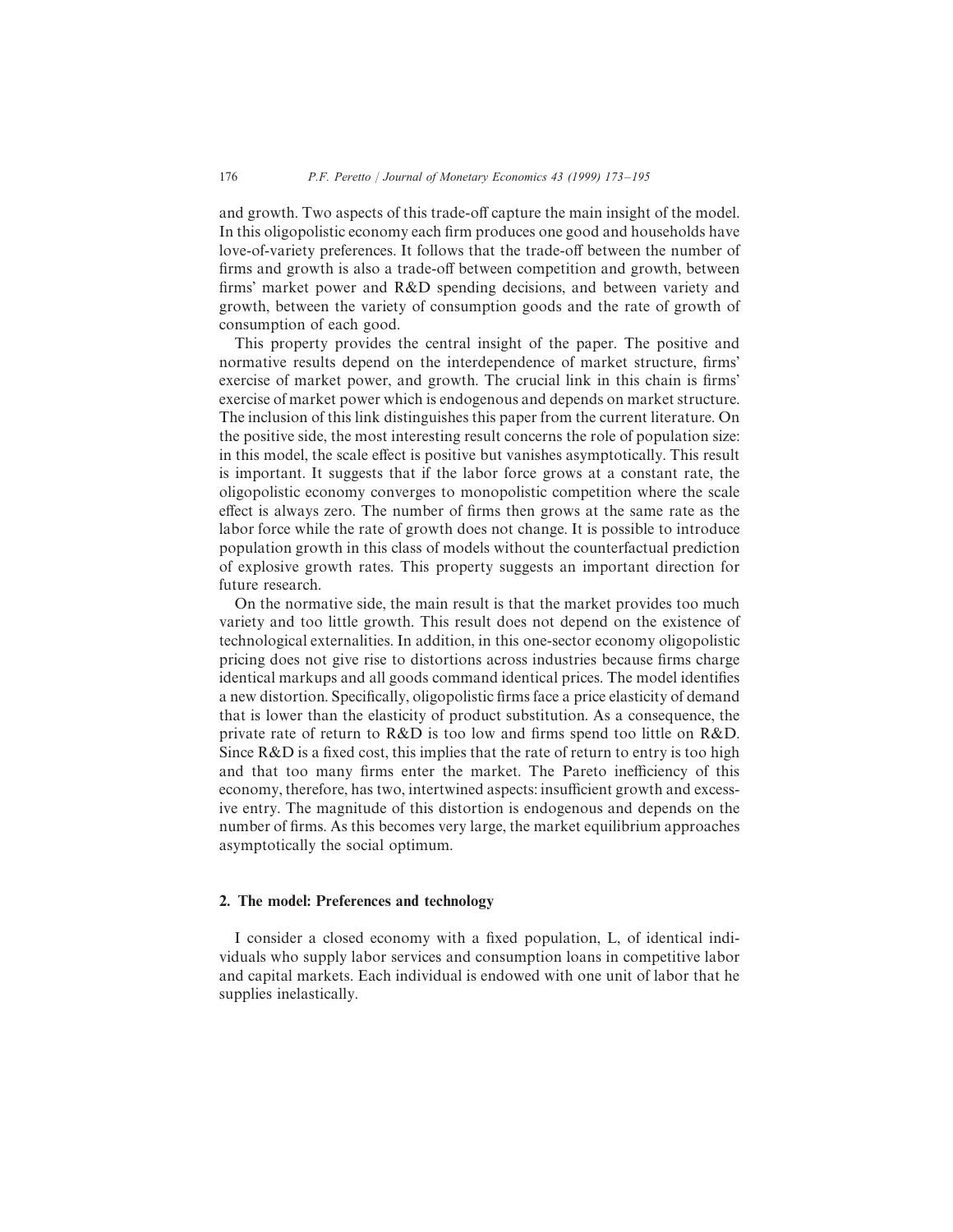#### *2.1. Preferences*

The typical consumer maximizes lifetime utility

$$
U(t) = \int_{t}^{\infty} e^{-\rho(\tau - t)} \log C(\tau) d\tau,
$$
\n(1)

subject to the intertemporal budget constraint that the present discounted value of expenditure cannot be greater than the present discounted value of labor and dividend income plus initial wealth,

$$
\int_t^{\infty} R(\tau)E(\tau)d\tau \leq \int_t^{\infty} R(\tau)[W(\tau)+D(\tau)]d\tau + B(t),
$$

where  $\rho > 0$  is the individual discount rate,  $R(\tau) \equiv e^{-\int_{\tau}^{\tau} r(s) ds}$  is the cumulative discount factor,  $E$  is per capita expenditure,  $B$  is assets holding,  $W$  is the wage rate, and D is dividends (profits are distributed in equal shares to consumers). In the following analysis, I take the wage rate as the numeraire.

Individuals have symmetric preferences  $C(\tau)$  over a range of differentiated goods

$$
C = \left[\sum_{i=1}^{N} C_i^{(\varepsilon - 1)/\varepsilon}\right]^{e/(\varepsilon - 1)},\tag{2}
$$

where  $\varepsilon > 1$  is the elasticity of product substitution,  $C_i$  is the consumer's purchase of each differentiated good, and  $N > 1$  is the number of goods (the number of active firms).

The solution for the optimal expenditure plan is well known. Consumers set

$$
\dot{E}/E = r - \rho \tag{3}
$$

and taking as given this time-path of expenditure maximize Eq. (2) subject to  $E = \sum_{i=1}^{N} P_i C_i$ . This yields the instantaneous demand schedule for the firm

$$
X_i = LE \cdot \left[ \frac{P_i^{-\varepsilon}}{\sum_{j=1}^N P_j^{1-\varepsilon}} \right],\tag{4}
$$

where  $X_i = L \cdot C_i$  is total output since there are L identical consumers.

#### *2.2. Technology*

Each firm produces output with the technology

$$
L_{X_i} = h(Z_i) \cdot X_i,\tag{5}
$$

where  $X_i$  is output and  $L_{X_i}$  is labor employment. The firm runs in-house R&D facilities to produce, over time, a continuous flow of cost-reducing innovations to reduce marginal costs,  $h(Z_i) \equiv Z_i^{-\theta}$ . To keep the algebra simple, I assume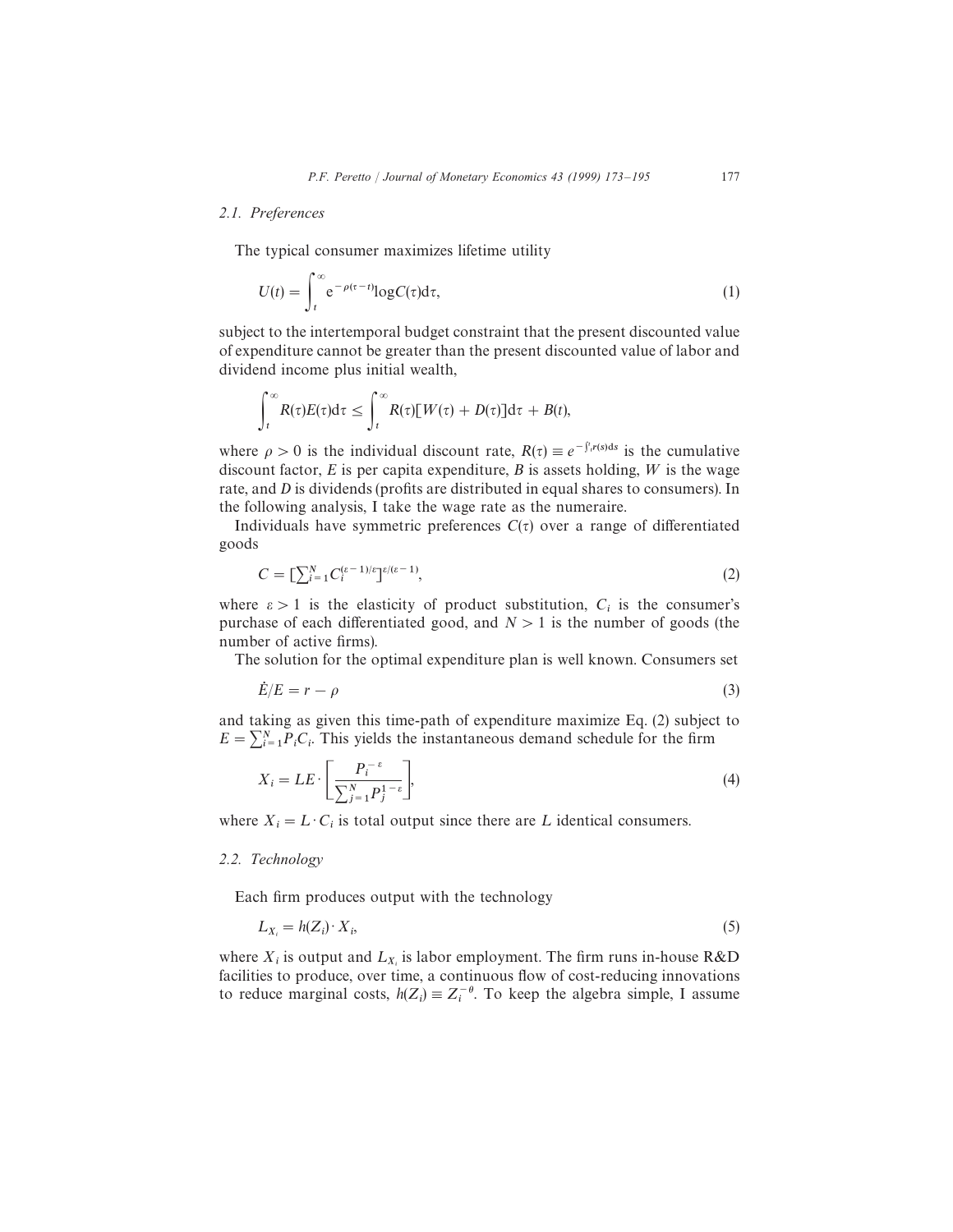a constant elasticity of cost reduction,  $0 < \theta < 1$ . The R&D technology is

$$
\dot{Z}_i = L_{Z_i}^{\nu} \cdot Z_i, \tag{6}
$$

where  $Z_i$  is the flow of innovations generated by an R&D project employing  $L_{Z_i}$  units of labor and  $Z_i$  is the firm's stock of knowledge. The R&D technology exhibits increasing returns to scale to knowledge and labor, decreasing returns to scale to labor, and constant returns to scale to knowledge, the accumulated factor. This ensures that steady-state constant growth is feasible.

This setup emphasizes local, incremental technological progress. The focus is on those costly learning activities, not necessarily formal R&D, that firms undertake to improve labor productivity (see, e.g., Dosi, 1988; Malerba, 1992). In addition to innovations, these activities generate knowledge that raises the productivity of future  $R\&D^5$ . This knowledge is specific to the product line, that is, it is product- and process-specific. I refer to it as firm-specific since in this model each firm produces one product. The firm that undertakes R&D in-house has two advantages over outsiders: (i) privileged information about the product and the production process, i.e., outsiders who do not operate the process cannot improve it as effectively as the firm that does; (ii) dynamic learning economies in R&D, i.e., the productivity of R&D improves with the cumulated stock of knowledge. Firms undertake  $R\&D$  in-house in order to internalize advantages due to proximity to the production line and firm-specific learning economies.

#### 3. Industry equilibrium and aggregate dynamics

Firms face identical production and R&D technologies and demand schedules. They behave non-cooperatively and maximize the value of their shares. Incumbents take as given the time-path of entry. Entrants take as given the time-paths of prices and R&D that they expect to prevail in the post-entry equilibrium. Incumbents and entrants have rational expectations and correctly anticipate these time-paths. In this Section, I construct the equilibrium with free entry and exit for the manufacturing sector. I then impose labor and capital market clearing to determine the GE of the economy. Output market clearing results from the price-setting behavior of firms. I restrict the analysis to symmetric equilibria in order to focus on the aggregate properties of the model.

<sup>&</sup>lt;sup>5</sup> Innovations are codified information (e.g., blueprints, instruction manuals) that the labor force applies in production operations. Knowledge is a product of the firm's innovation effort and is largely tacit. If one thinks of R&D as problem-solving, innovations are the solutions to specific production problems that firms face and knowledge is the experience or learning accumulated by the problem-solving team. They both are firm-specific: they are non-rival at the firm level but not at the industry level.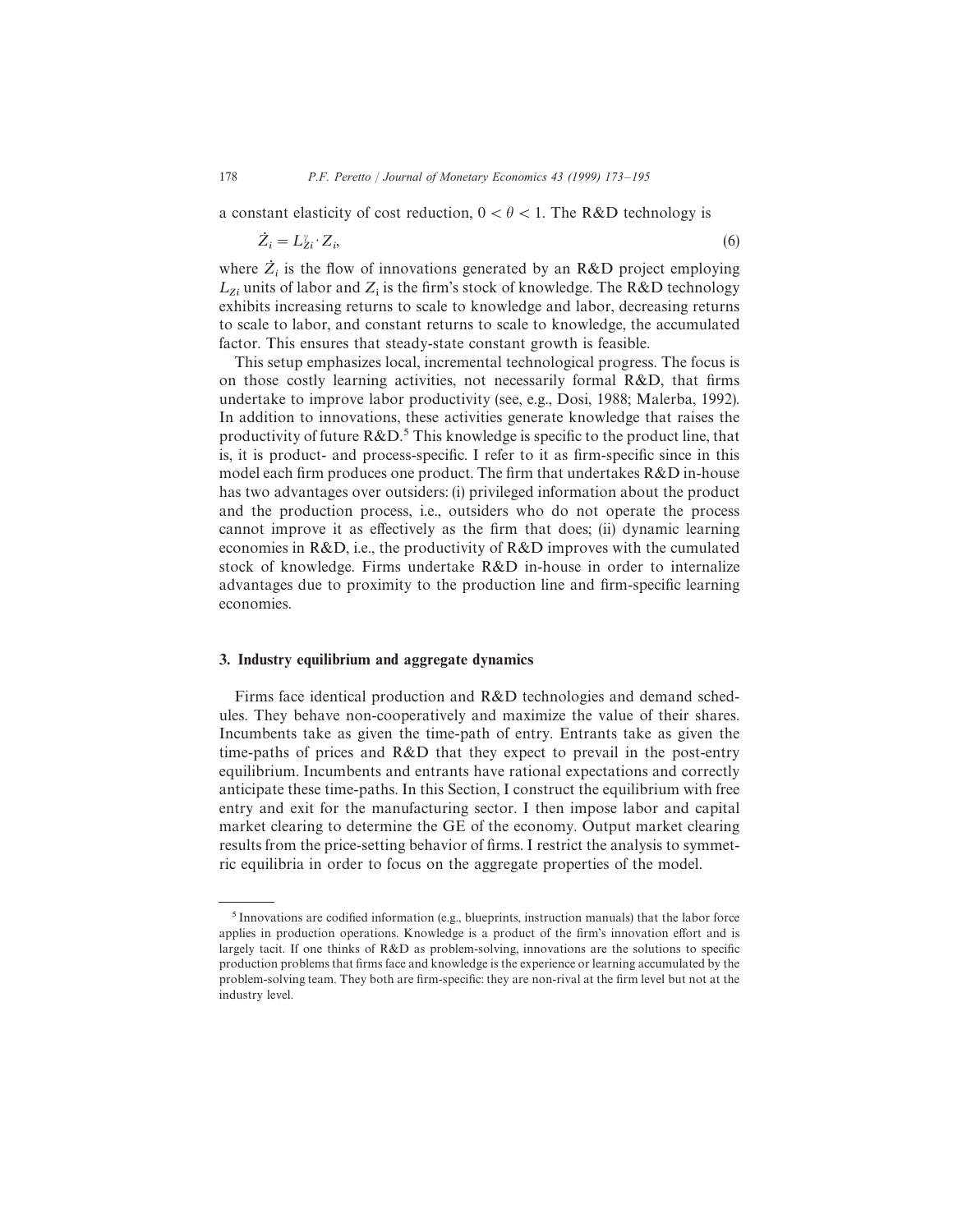#### *3.1. De*fi*nition of industry equilibrium*

The typical firm maximizes the present discounted value of net cash flow,

$$
V_i = \int_t^\infty R(\tau) \Pi_i(\tau) d\tau.
$$
 (7)

Using the cost function (1), instantaneous profits,  $\Pi_i(\tau)$ , are

$$
\Pi_i = [P_i - h(Z_i)]X_i - L_{Z_i},\tag{8}
$$

where  $L_{Z_i}$  is R&D expenditure. With perfect foresight,  $V_i$  is the stock market value of the firm, the price of the ownership share of an equity holder.

I consider a symmetric Nash equilibrium (NE) in open loop strategies. Let  $a_i = [P_i(\tau), L_{Z_i}(\tau)]$  for  $\tau \ge t$  be firm i's strategy, where  $P_i(\tau)$  and  $L_{Z_i}(\tau)$  are the time-paths of price and R&D. This price and R&D strategy induces time-paths of production, sales, innovation, and knowledge accumulation. At time  $t$ , firms commit to time-paths of price and R&D, taking as given the time-path of the number of firms. Similarly, entrants take as given the incumbents' time-paths of price and R&D. Let  $V_i[N, A_N]$  be the value of firm i when N firms are in the market and they play strategies  $A_N = [a_1, ..., a_N]$ . Let  $\beta > 0$  be the cost of entry in units of labor (to be further defined below). At time  $t$ ,  $[N, A_N]$  is an equilibrium with free entry and free exit if for all  $i$ 

$$
V_i[N, A_N] \ge V_i[N, A'_N] \ge 0
$$
\n<sup>(9)</sup>

and for all  $N>1$ 

$$
V_i[N+1, A_{N+1}] \le \beta,\tag{10}
$$

where  $[A'_N]$  denotes strategies when firm i deviates from the optimal time-path of price and investment while the other firms do not deviate (see, e.g., Dasgupta and Stiglitz, 1980). Condition (9) requires that the active firm maximizes the present value of net cash flow, taking as given the other firms' strategies, and that this maximized value be non-negative. The latter inequality is the free-exit condition since the scrap value of the active firm, the opportunity cost of incumbency, is zero. Eq. (10) is the free-entry condition that the value of entrants, net of sunk entry costs, be non-positive.

#### *3.2. Pricing and R*&D

The intertemporal problem of the typical firm is to maximize Eq. (7), subject to the production and R&D technologies Eqs. (5) and (6), the demand schedule Eq. (4),  $Z_i(t) = Z > 0$  (the initial knowledge stock is given and equal for all firms),  $Z_j(\tau)$  for  $\tau \geq t$  and  $j \neq i$  (the firm takes as given the innovation paths of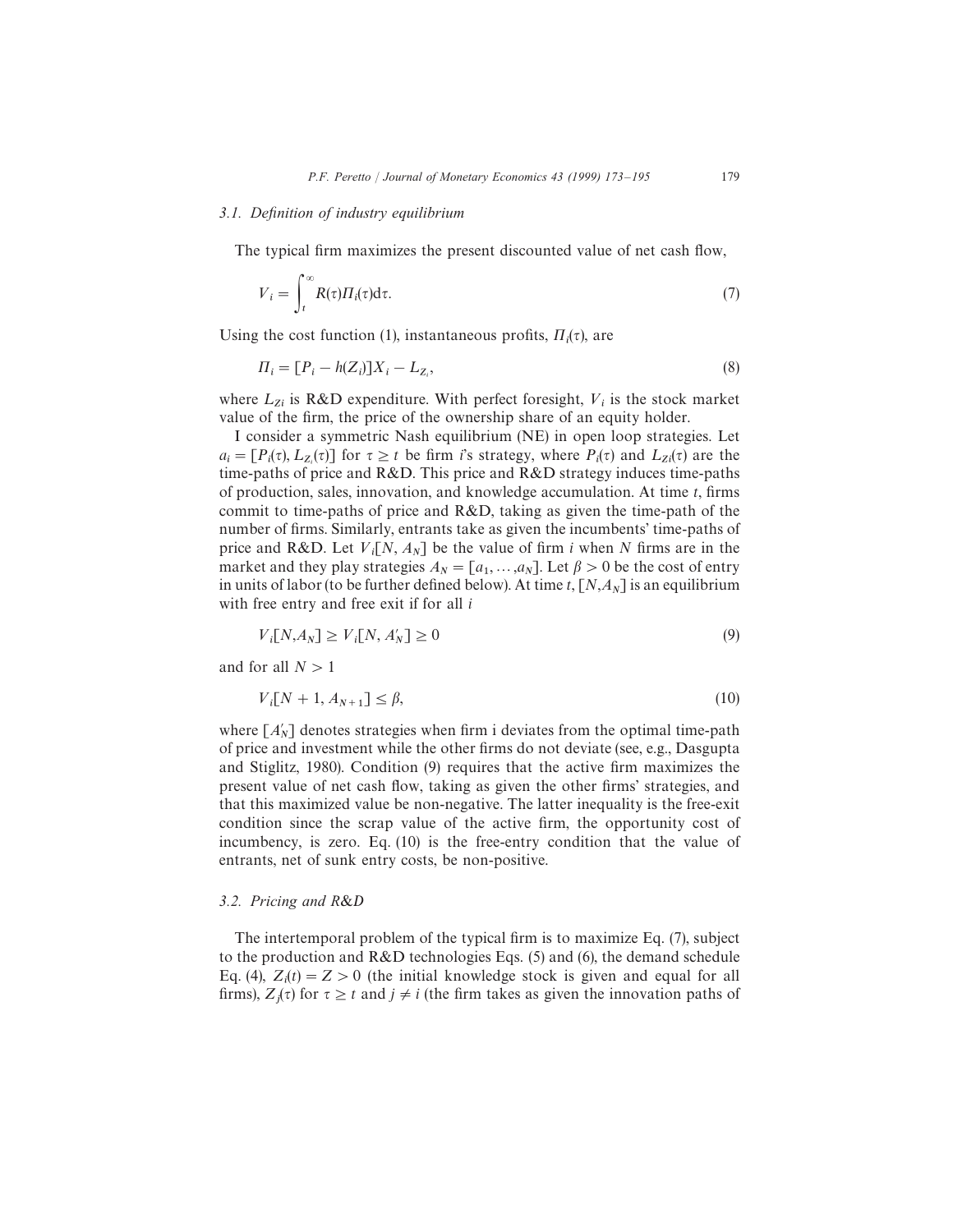rivals),  $Z_i(\tau) \ge 0$  for  $\tau \ge t$  (innovation is irreversible). The current value hamiltonian (CVH) for this problem is

$$
CVI_i = [P_i - h(Z_i)] \cdot X_i - L_{zi} + q_i \cdot L_{zi}^{\nu} \cdot Z_i, \qquad (11)
$$

where the costate variable,  $q_i$ , is the value of the innovation. The firm's knowledge stock,  $Z_i$ , is the state variable and R&D investment,  $L_{Z_i}$ , and the product's price,  $P_i$ , are the control variables.

 The first-order conditions are given by equality between marginal revenue from the innovation and its marginal cost,  $1 = q_i \cdot \gamma L_{zi}^{\gamma - 1} \cdot Z_i$ , the transversality condition,  $\lim_{t\to\infty} R(t) \cdot q_i(t) \cdot Z_i(t) = 0$ , the constraint on the state variable,  $\dot{Z}_i = L_{Z_i}^{\gamma} \cdot Z_i$ , and a differential equation in the costate variable

$$
r = \frac{\dot{q}_1}{\dot{q}_i} - \frac{h'(z_i) \cdot X_i}{q_i} + L_{Z_i}^{\gamma},\tag{12}
$$

that defines the rate of return to R&D as the ratio between revenues from the innovation and its shadow price. The optimal Bertrand-Nash price strategy is

$$
P_i/h(Z_i) = \eta_i/(\eta_i - 1),\tag{13}
$$

where  $\eta_i = \varepsilon - (\varepsilon - 1) \cdot S_i > 1$  is the 'perceived' price elasticity of demand and  $S_i \equiv P_i^{1-\epsilon} / \sum_{j=1}^{N} P_j^{1-\epsilon}$  is the market share, defined as the value of the firm's output divided by the value of industry output; multiply Eq. (4) by  $P_i$  to see this. A Bertrand—Nash equilibrium exists only if the price elasticity of demand is larger than one. In symmetric equilibrium, this requires  $N > 1$ .

The condition that the innovation's marginal cost equal its marginal benefit can be rearranged to get the firm's policy function

$$
L_{Zi} = \left[\gamma q_i Z_i\right]^{1/(1-\gamma)}.\tag{14}
$$

Substituting the price strategy (13) into the demand schedule (4) and substituting the result into Eq. (12), one can write

$$
r = \frac{\dot{q}_i}{q_i} + \frac{LE\theta(\eta_i - 1)S_i}{\eta_i q_i Z_i} + L_{Zi}^{\gamma}.
$$
\n(15)

Similarly, Eq. (8) can be written

$$
\Pi_i = \frac{\text{LES}_i}{\eta_i} - L_{\text{Z}i}.\tag{16}
$$

At a moment in time, profits are given by total cash flow minus R&D costs.

The NE of this game is given by the first order conditions for all active firms. Firms start out with the same knowledge stock. Since they obey identical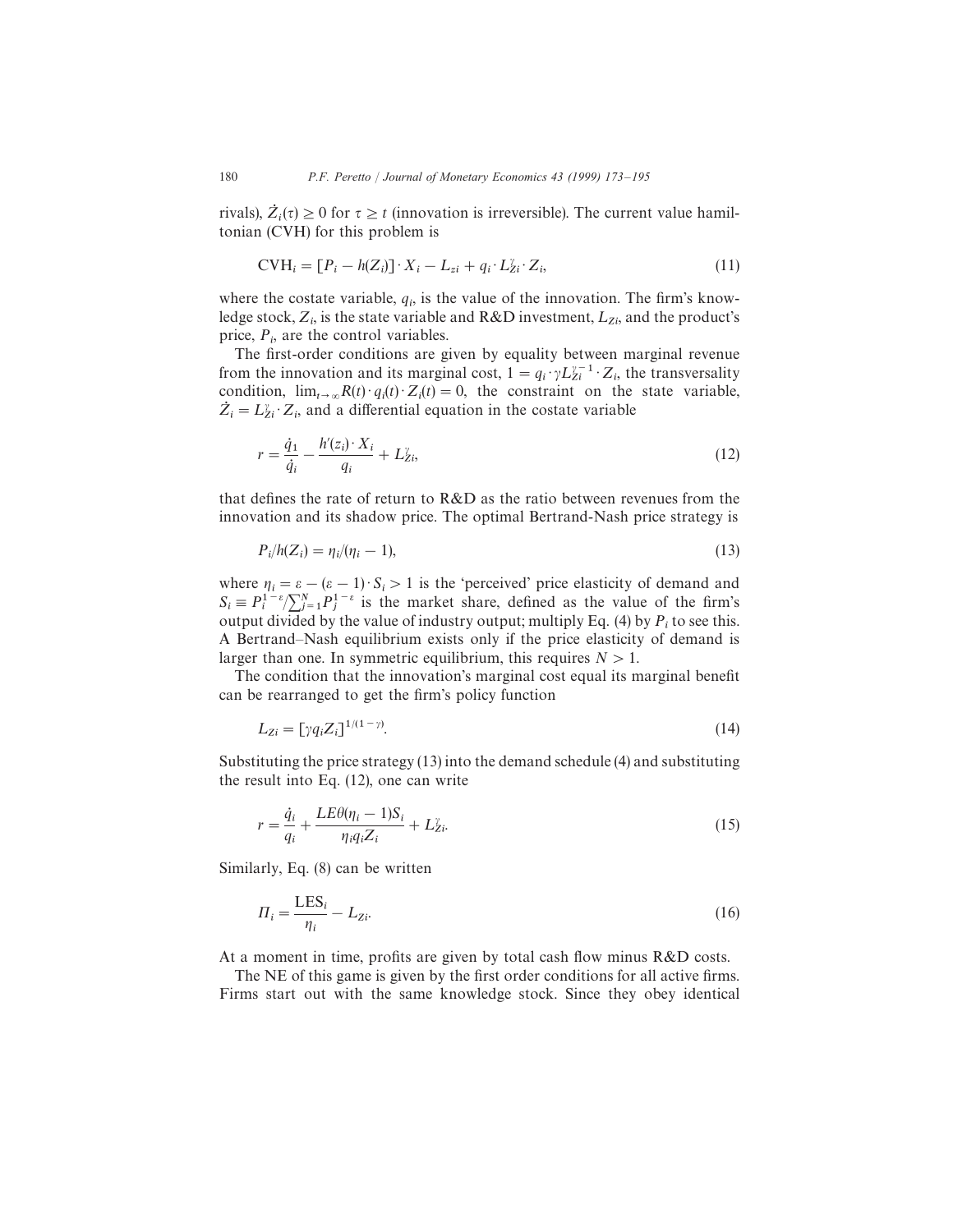differential equations with identical boundary conditions, they accumulate knowledge at the same rate and the NE is symmetric at all times.<sup>6</sup>

In symmetric equilibrium the rate of return to  $R&D$  in Eq. (15) becomes

$$
r_{\text{R\&D}} = \frac{\dot{q}}{q} + \frac{LE\theta(\varepsilon - 1)(N - 1)}{\varepsilon(N - 1) + 1} \frac{1}{qZ} + \left(\frac{L_Z}{N}\right)^{\gamma},\tag{17}
$$

where  $L_z$  is aggregate employment in R&D ("aggregate R&D"). The rate of return to  $R&D$  has three components: (i) the appreciation (depreciation) in the value of knowledge; (ii) the effect of the innovation on cash flow (this is the cost-reducing effect of knowledge accumulation) divided by its replacement cost; (iii) dynamic learning economies in R&D.

The effect of the cost reduction on cash flow can be further decomposed into two terms: (i) gross profits earned on a given market share, the term  $LE/[\varepsilon(N-1) + 1]$ ; and (ii) the increase in market share achieved by the R&D project, the term  $\theta(\varepsilon-1)(N-1)/N$ . I label these the gross-profit and the business-stealing effect, respectively. The gross-profit effect is decreasing in the number of firms, N, because the market share and the markup are lower the larger is N. The business-stealing effect is increasing in the number of firms because the total market share that the firm can steal is given by the rivals' market share,  $(N-1)/N$ . As a result, the rate of return to R&D is hump-shaped in the number of firms. This shape captures the intuitive fact that the businessstealing effect, which depends on the rivals' market share, and the gross-profit effect, which depends on the firm's market share, work in opposite directions. When there are few firms and the firm's market share is large, the business-stealing effect dominates and the returns to R&D increase with the number of firms. When there are many firms and the firm's market share is small, the gross-profit effect dominates and the returns to R&D fall with the number of firms.

## *3.3. Entry and exit*

The characteristics of the free-entry equilibrium depend on the assumptions one makes about the diffusion and circulation of knowledge across firms. With

<sup>&</sup>lt;sup>6</sup>The properties of this class of capital accumulation, differential games have been established only in few cases (see, e.g., Fershtman and Mueller 1984). For a general discussion, see Tirole (1988, Chapter 8), and Fudenberg and Tirole (1991, Chapter 13). The NE of the knowledge accumulation game in the text is given by the first order conditions from the firms' maximization problems that yield a 2N-dimensional system of differential equations describing the industry transitional dynamics for a given number of firms. Since these micro dynamics are not crucial to the aggregate analysis of this paper, I assume that firms start out with the same stock of knowledge. This assumption and the characterization of entry discussed below yield that the industry is always in symmetric equilibrium.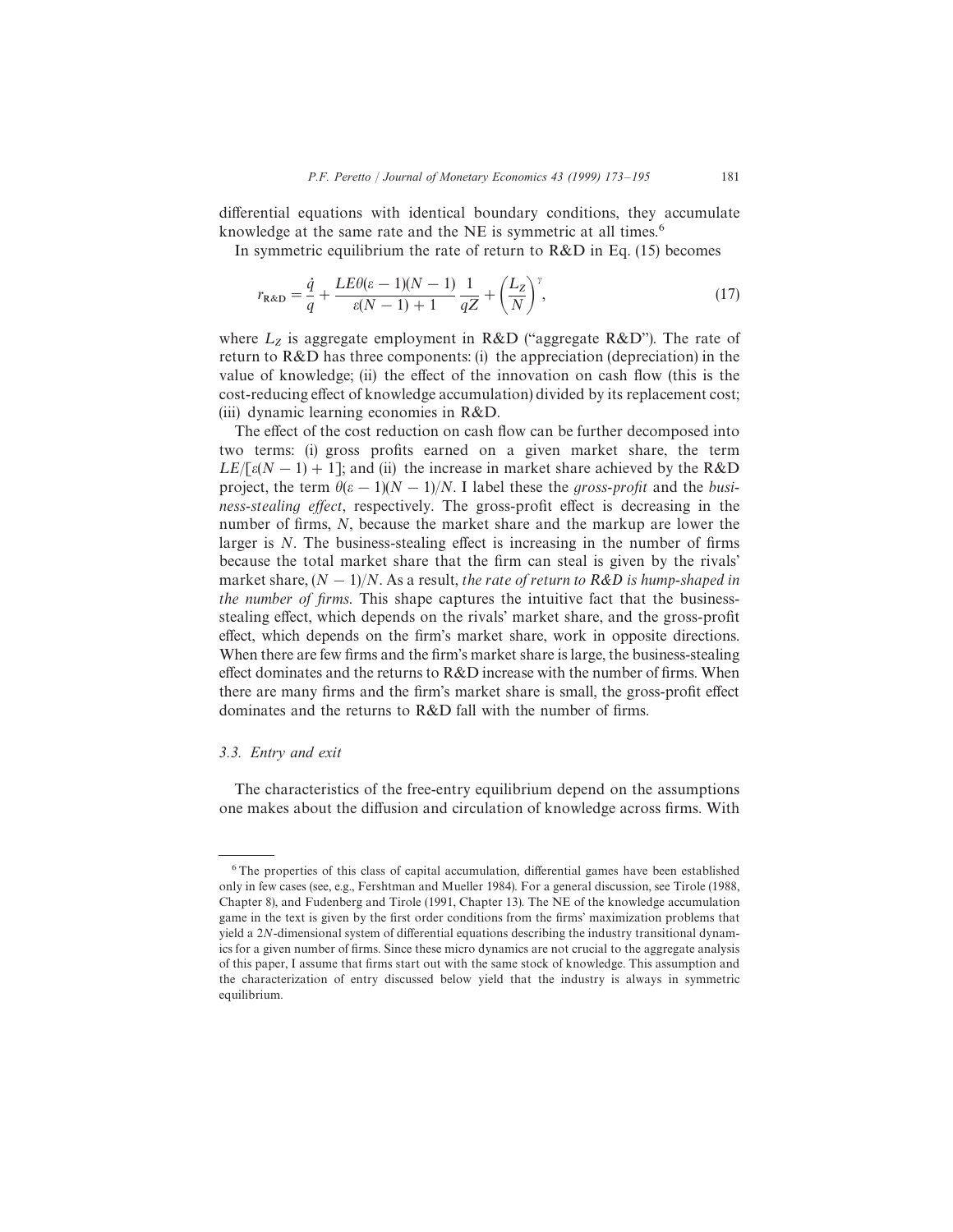entry, a symmetric equilibrium is possible only under restrictive conditions. It is, however, easy to analyze and conveys clearly the insight of the model. Hence, I focus on a symmetric equilibrium and justify it by assuming that knowledge diffuses as workers move from one firm to the other. Since incumbents have been accumulating knowledge at equal rates, all workers have the same level of expertise. By hiring workers from incumbents, new goods can be produced with the state-of-the-art technology provided entrepreneurs are willing to sink the labor cost of adapting the existing technology to the new goods. This implies an implicit spillover from incumbents to entrants. Starting up a new firm is costly because a new organization must be created and problems specific to the production process of the new good must be solved.

The entrant devotes  $\beta$  units of labor to set up operations. The initial knowledge is equal to the incumbents' average knowledge,  $Z_e(t) = Z(t)$ , since this is the state of the art in a symmetric equilibrium. Entry costs  $\beta$  and produces value  $V_i$ . The case  $V_i > \beta$  yields an unbounded demand for labor in entry and is ruled out. A free-entry equilibrium requires  $V_i \leq \beta$ , with equality whenever  $N>0$  and strict inequality whenever  $\dot{N}=0$ . This condition implies that in an equilibrium with entry the exit condition is not binding. This is intuitive: sunk, entry costs lead to different threshold values for entry and exit.

Taking logs and time-derivatives of Eq. (7) and rearranging terms yields

$$
r = \frac{\Pi_i}{V_i} + \frac{\dot{V}_i}{V_i},\tag{18}
$$

which is a perfect-foresight, no-arbitrage condition for the equilibrium of the capital market. It requires that the rate of return to firm ownership equal the rate of return to a riskless loan of size  $V_i$ . The rate of return to firm ownership is the ratio between profits and the firm's stock market value plus the capital gain (loss) from the stock appreciation (depreciation).

In an equilibrium with entry,  $V_i = \beta$  implies  $\dot{V}_i = 0$ . Eq. (18) yields the instantaneous free-entry condition,  $r = \frac{\prod_i}{\beta}$ . In symmetric equilibrium, the rate of return to entry becomes

$$
r_{\text{entry}} = \frac{1}{\beta} \left[ \frac{LE}{\varepsilon (N-1) + 1} - \frac{L_Z}{N} \right],\tag{19}
$$

where  $L_z$  is aggregate R&D. The condition  $V_i = \beta$  implies that in an equilibrium with entry, the rate of return to entry is equal to the rate of return to firm ownership. The former is equal to the ratio between net revenues and entry

 $\frac{7}{1}$  The reader should notice the change of notation. The assumptions discussed in Section 2 and the definition of equilibrium given in Section 3 treat the number of firms, N, as discrete. It is, however, analytically convenient to treat it as a continuous variable in the following analysis of the model.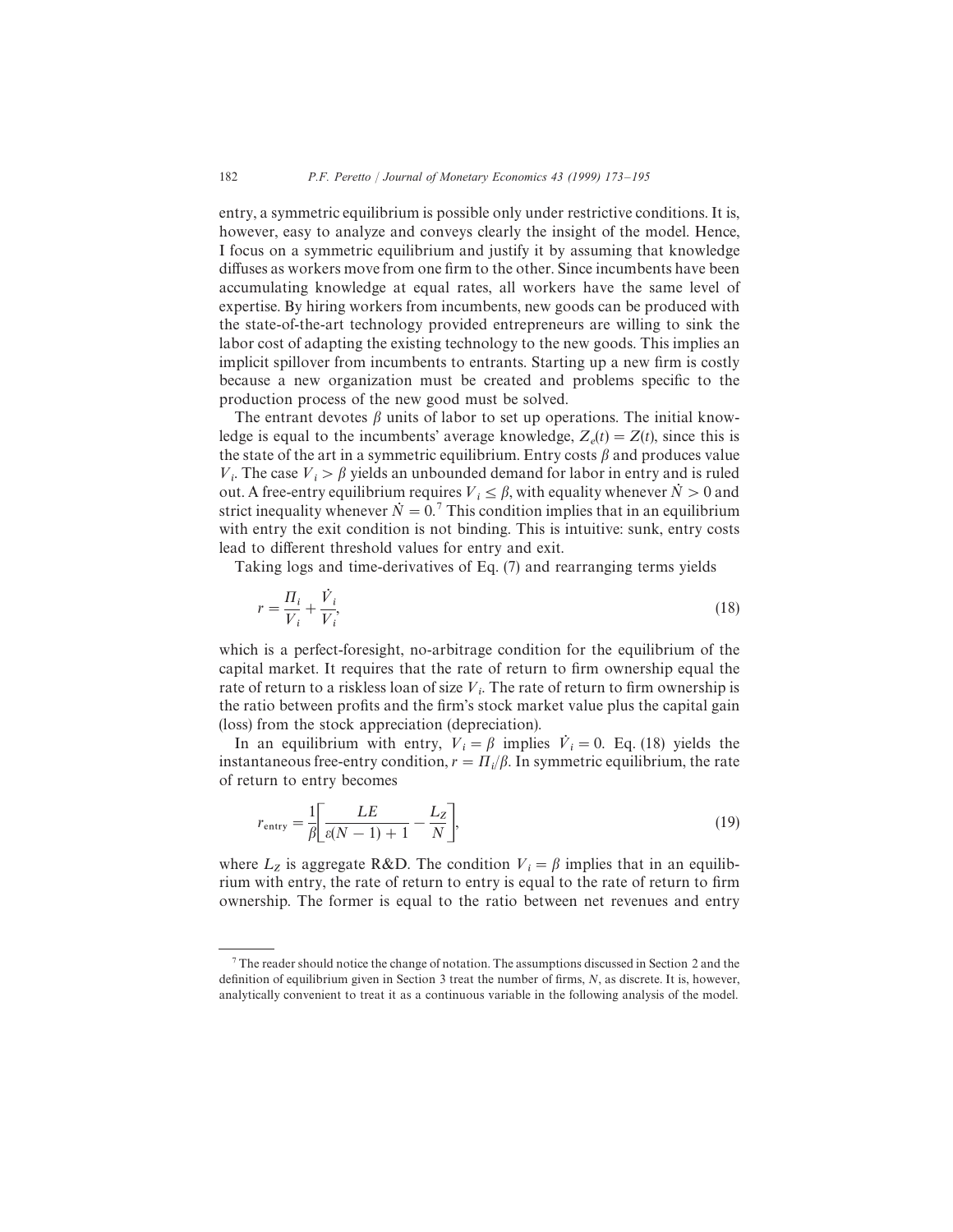costs. Alternatively, if profits are distributed to shareholders, the rate of return to firm ownership is equal to the ratio between dividends and the value of the firm.

Eq. (19) captures two interesting effects: (i) the gross-profit effect, the term  $LE/[\varepsilon(N-1) + 1]$ ; and (ii) the R&D-cost effect, the term  $L_z/N$ . In equilibrium, gross profits equal entry costs. These have two components:  $R&D$  expenditure and interest payments on exogenous entry costs,  $r\beta$ . The former identifies the costs that the entrant pays to keep the pace of progress of the industry. The latter identifies the costs that he pays to write off the initial start-up investment. The R&D-cost effect captures the fact that in fast growing industries, firms spend heavily on R&D and the market accommodates fewer firms in free-entry equilibrium. Therefore, there is a negative effect of growth on the rate of return to entry. This generates a feed-back effect from growth to market structure that interacts with the direct effect from market structure on growth discussed above.

## *3.4. Growth*

It is now useful to shift the focus of the discussion from R&D to growth. Let g be the average rate of cost reduction, the rate of growth of labor productivity in this model ("growth"). The  $R&D$  technology (Eq. (6)) can be rewritten

$$
g \equiv \theta(L_Z/N)^{\gamma}.
$$
 (20)

This equation contains one of the key ingredients of the model. Given aggregate R&D,  $L_z$ , growth, g, is decreasing in the number of firms, N. This property captures the *dispersion effect*. In this model, dynamic increasing returns are internal to the firm and the rate of cost reduction depends on the scale of the R&D program of the individual firm. Growth, accordingly, depends on average R&D, not aggregate R&D. This effect, in a sense, is 'assumed' in the R&D technology (Eq.  $(6)$ ) in order to capture the basic empirical fact that  $R&D$  is undertaken by individual firms. The main empirical implication of this assumption is that one should not look at aggregate  $R\&D$  but at the entire distribution of  $R\&D$  efforts across firms and then recover growth by taking some appropriate average. In a stylized model like the one discussed here, it is analytically convenient to focus on aggregate variables. This procedure hides some of the micro details but makes the analysis of the macro aspects of the model very simple. In this perspective, the key to Eq. (20) is that growth is determined by two endogenous variables: aggregate R&D and the number of firms. The full effect of the number of firms on growth, therefore, depends on two effects: (i) the dispersion effect, just discussed; and (ii) the *rivalry effect*, the effect of an increase in competition on aggregate R&D. Recall, in addition, that there is a feed-back from R&D to the number of firms through the R&D-cost effect.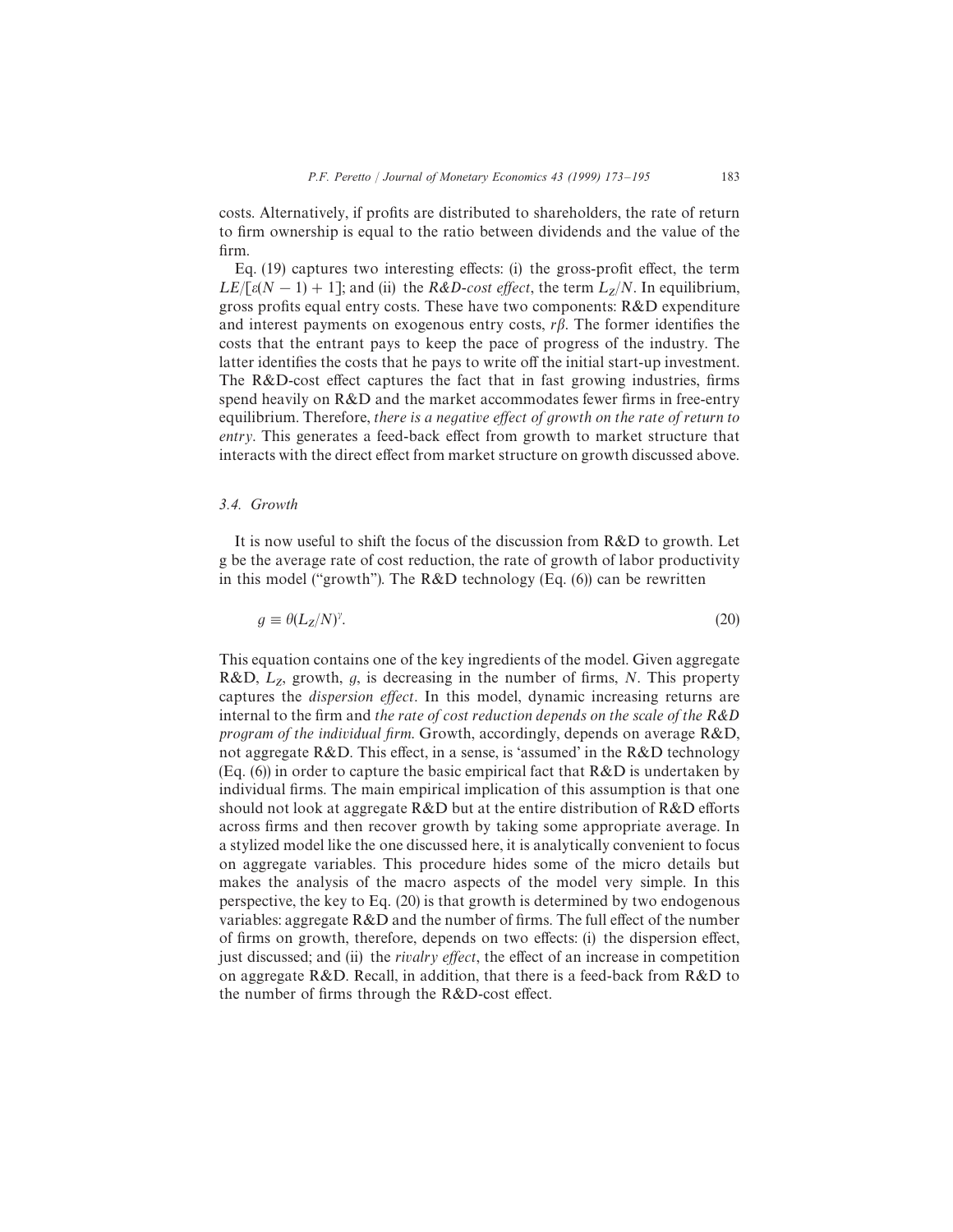#### *3.5. General equilibrium and aggregate dynamics*

To determine the aggregate dynamics of the economy, I now impose two conditions: labor market clearing and equality between the rate of return to investment and the rate of return to saving. Substituting the price strategy (13) into the cost function (5), using the demand schedule (4), and aggregating over firms, one obtains employment in production (''aggregate production'') as

$$
L_X = \frac{LE(\varepsilon - 1)(N - 1)}{\varepsilon (N - 1) + 1}.\tag{21}
$$

Labor market clearing requires  $L = L_X + L_Z + L_N$ , where  $L_N = \beta N$  is employment in entry ("entry"). In an equilibrium with entry, employment in all activities must be positive and  $L > L_X + L_Z$  must hold. The equation  $L > L_X + L_Z$  identifies the border between two regions, one where entry is profitable and one where entry is not profitable. These are the entry and the blockaded-entry region, respectively. I present here only the equations for the entry region. Using Eqs. (20) and (21), one can write the labor market clearing condition as

$$
\beta \cdot \frac{\dot{N}}{N} = \frac{L}{N} - \frac{LE(\varepsilon - 1)(N - 1)}{\varepsilon (N - 1) + 1} - \left(\frac{g}{\theta}\right)^{1/\gamma},\tag{22}
$$

where the reader should recall that the wage rate is the numeraire.

Consider now the capital market. Using Eq. (20) and the policy function (14), the rate of return to  $R&D$  in Eq. (17) can be written

$$
r_{\mathbf{R}\&\mathbf{D}} = \frac{1-\gamma}{\gamma} \cdot \frac{\dot{g}}{g} + \frac{LE\gamma\theta(\varepsilon-1)(N-1)}{\varepsilon(N-1)+1} \left(\frac{\theta}{g}\right)^{(1-\gamma)/\gamma}.\tag{23}
$$

Similarly, the rate of return to entry in Eq. (19) can be written

$$
r_{\text{entry}} = \frac{1}{\beta} \left[ \frac{LE}{\varepsilon (N-1) + 1} - \left( \frac{g}{\theta} \right)^{1/\gamma} \right].
$$
 (24)

These are the returns to two types of investment: R&D and start-up of new firms. No-arbitrage requires that the two rates of return be equal. This yields

$$
\frac{1-\gamma}{\gamma} \cdot \frac{\dot{g}}{g} = \frac{1}{\beta} \left[ \frac{LE}{\varepsilon(N-1)+1} - \left(\frac{g}{\theta}\right)^{1/\gamma} \right] - \frac{LE\gamma\theta(\varepsilon-1)(N-1)}{\varepsilon(N-1)+1} \left(\frac{\theta}{g}\right)^{(1-\gamma)/\gamma}.
$$
\n(25)

Since this equation results from equalizing the returns to  $R&D$  and entry, there is a unique rate of return to investment. The next step is to equalize this rate of return to investment to the rate of return to savings in order to ensure capital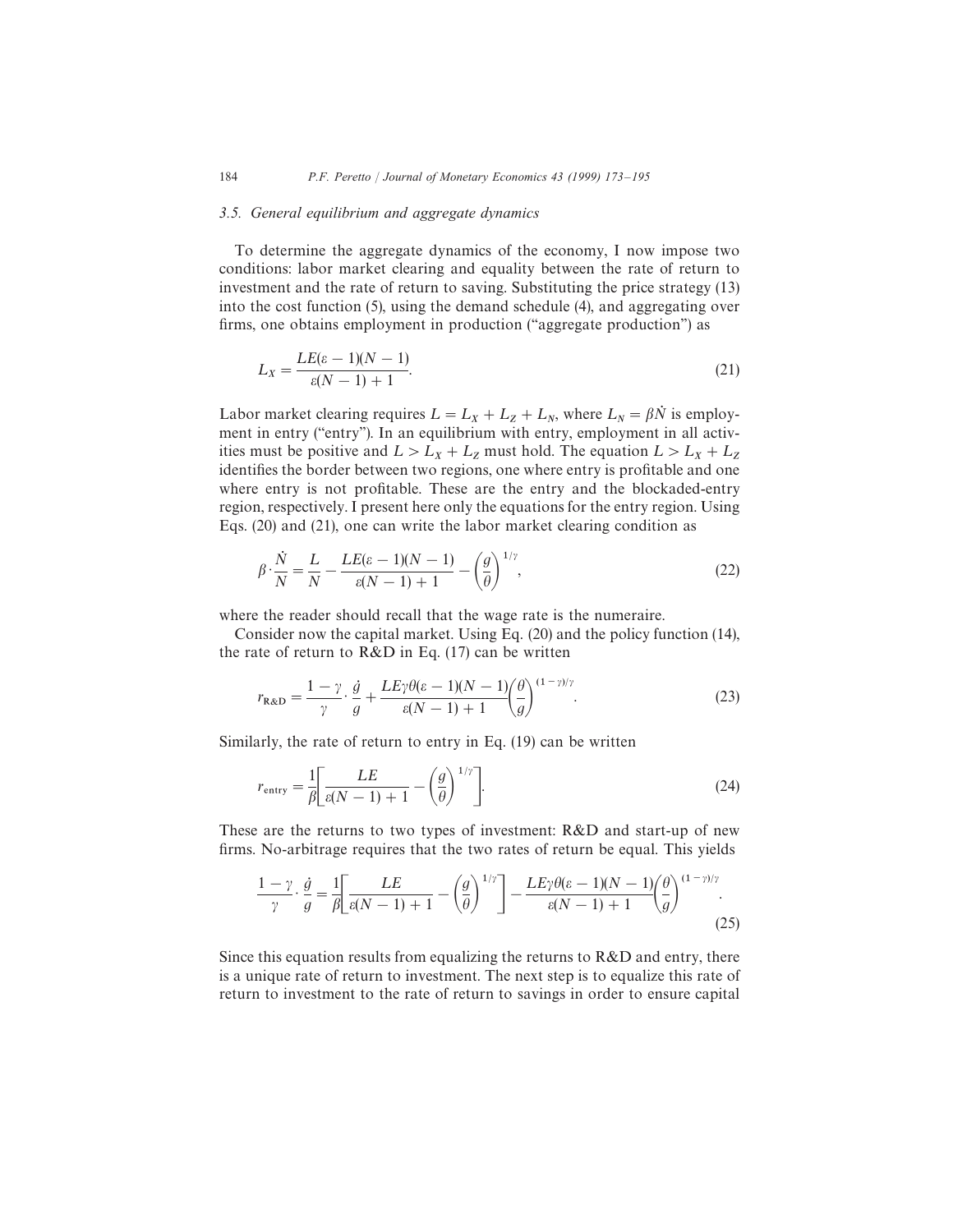market clearing. Substituting the savings policy Eq. (3) into Eq. (24) yields

$$
\frac{\dot{E}}{E} = \frac{1}{\beta} \left[ \frac{LE}{\varepsilon(N-1) + 1} - \left( \frac{g}{\theta} \right)^{1/\gamma} \right] - \rho.
$$
\n(26)

The GE of the economy is thus described by a system of three differential equations in  $(N, E, g)$  space. To discuss the main results of the paper, it is sufficient to consider the steady state of this system. A technical Appendix available on request provides details on transitional dynamics.

#### 4. Growth and market structure in steady state

In this section, I discuss the main results of the paper. I first examine the interaction of R&D and entry in isolation. This exercise provides some nice intuition on the forces at work. I then consider the full GE of the economy.

## *4.1. Free-*entry equilibrium

Suppose a steady state where all endogenous variables,  $g$ ,  $N$  and  $E$ , are constant. Consider Fig. 1, where I represent no-arbitrage between R&D and entry as the intersection of Eqs. (23) and (24) in  $(g,r)$  space. There are two intersections, points A and B. Point A is a stable Nash equilibrium for the capital market: to its left, the rate of return to R&D is higher than the rate of return to entry, funds are reallocated from entry to R&D, and the market moves



Fig. 1. Nash eqilibrium of the capital market.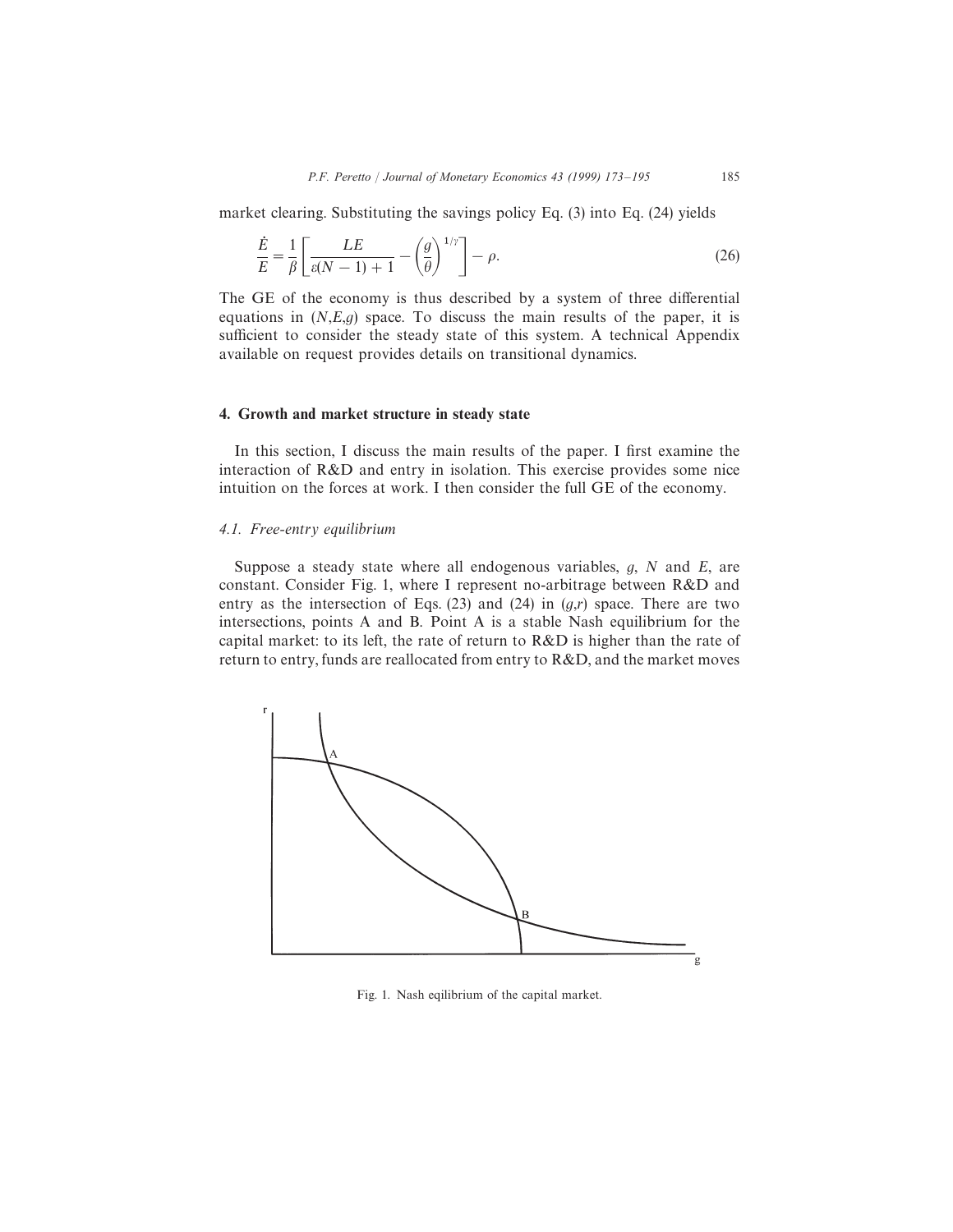back to equilibrium; to its right, the rate of return to entry is higher than the rate of return to R&D, funds are reallocated from R&D to entry, and the market moves back to equilibrium. Stability obtains because Eq. (23) is locally steeper than Eq. (24). It follows that point B is an unstable Nash equilibrium and can be ruled out.

The stable equilibrium is described by

$$
\frac{LE\gamma\theta(\varepsilon-1)(N-1)}{\varepsilon(N-1)+1}\left(\frac{\theta}{g}\right)^{(1-\gamma)/\gamma} = \frac{1}{\beta}\left[\frac{LE}{\varepsilon(N-1)+1} - \left(\frac{g}{\theta}\right)^{1/\gamma}\right].\tag{27}
$$

This locus yields growth,  $g$ , as an implicit function, hump-shaped in the number of firms,  $N$ , and increasing in aggregate demand,  $LE$ . This result is interesting and is worth emphasizing.

**Result 1.** When the returns to  $R\&D$  and entry are equalized, growth is humpshaped in the number of firms and increasing in the size of the market.

It should be stressed that this is a partial equilibrium result, in the sense that Eq. (27) takes the number of firms and aggregate demand as given and ignores the GE constraints. The forces that explain it, however, play a central role in this model. It is thus useful to examine them in isolation.

Recall that Eq. (20) states that growth is determined by the interaction of aggregate  $R&D, L_z$ , and the number of firms, N. In particular, an increase in the number of firms has two effects on growth. Holding constant aggregate  $R&D$ , it reduces average R&D and, therefore, growth. This is the dispersion effect. In addition, an increase in the number of firms raises aggregate  $R&D$  (this can be shown by rewriting Eq. (27) in terms of aggregate R&D). This is the rivalry effect and is the outcome of the interaction between the gross-profit and the businessstealing effects discussed above. Recall that the business-stealing effect is humpshaped in the number of firms. When the number of firms is small, an increase in N raises the rate of return to R&D and lowers the rate of return to entry. Restoring equilibrium requires an increase in growth. When the number of firms is large, an increase in N lowers both rates of returns and equilibrium is restored by a reduction in growth. As the number of firms becomes very large growth converges to zero. The intuition here is that the dispersion effect eventually dominates the rivalry effect and the increase in aggregate R&D generated by a larger number of firms does not compensate for the dispersion of R&D resources across firms.

The positive effect on growth of an increase in aggregate demand,  $LE$ , is the standard scale effect. A larger market attracts higher R&D spending. This property is nicely captured by the gross-profit effect, which is the main channel of scale effects in this model. Since R&D is firm-specific, the returns to a specific innovation are determined by the scale of activity of the firm that develops and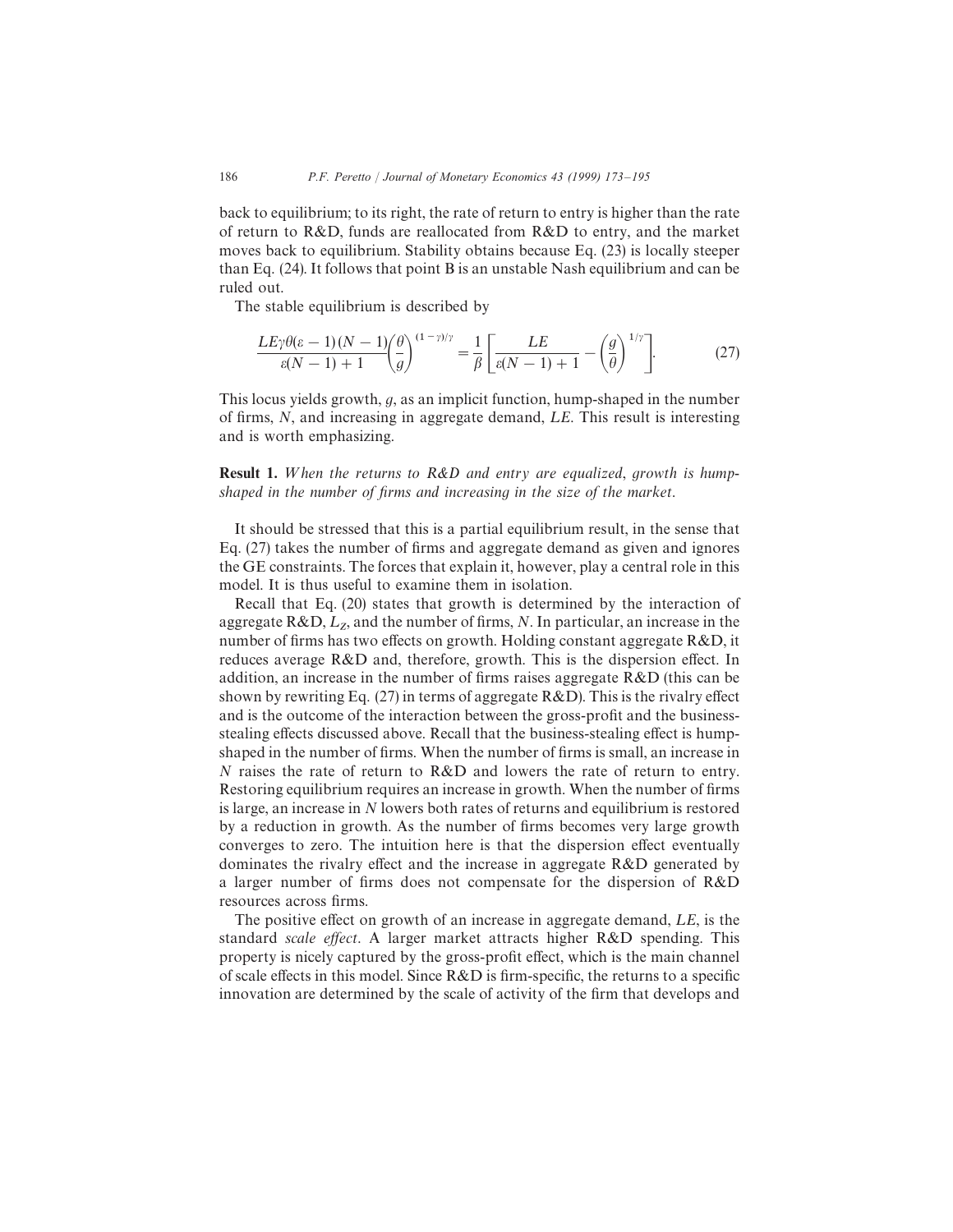applies it, not by the scale of activity of the whole economy. Thus, whether or not one observes scale effects in this economy depends on how changes in the scale of the economy translate into changes in the size of the firm.

### *4.2. General equilibrium*

It is now useful to eliminate spending per capita, E, and reduce the threedimensional system (22), (25) and (26) to a two-dimensional system in the number of firms,  $N$ , and the rate of growth,  $q$ . I begin by constructing the locus (FF) of the full-employment, value-maximizing labor allocations. This locus describes equilibria where entry is blockaded and the number of firms does not adjust endogenously to changes in parameters. (Thus, it describes the equilibrium of a model with an exogenous number of firms.) Consider the rate of return to R&D in Eq. (23). In steady state, this must be equal to the discount rate,  $\rho$ . Substituting the resulting expression into Eq. (22) yields

$$
\frac{L}{N} = \frac{\rho}{\gamma \theta} \left( \frac{g}{\theta} \right)^{(1-\gamma)/\gamma} + \left( \frac{g}{\theta} \right)^{1/\gamma}.
$$
\n(28)

Next, I construct the locus (NN) of the no-arbitrage, value-maximizing labor allocations. This locus describes equilibria where the number of firms adjusts endogenously to changes in parameters. Setting the rates of return to R&D and entry equal to the discount rate,  $\rho$ , and substituting Eq. (23) into Eq. (24) yields

$$
\beta = \frac{N}{\gamma \theta(\varepsilon - 1)(N - 1)} \left(\frac{g}{\theta}\right)^{(1 - \gamma)/\gamma} - \frac{1}{\rho} \left(\frac{g}{\theta}\right)^{1/\gamma}.
$$
\n(29)

This implicit equation, which is the equivalent of Eq. (27) derived above, has two solutions for growth,  $g$ , as a function of the number of firms,  $N$ . Recall that one of them is an unstable NE for the capital market and is ruled out.

The FF and NN loci, depicted in Fig. 2, capture the interdependence of market structure and R&D decisions that generates a fundamental trade-off between the number of firms and growth. The FF locus identifies it in the labor market. The NN locus identifies it in the capital market. It is useful to highlight two aspects of this trade-off that capture the main insight of this model. Recall that this paper describes an oligopolistic economy where each firm produces one good and where households have love-of-variety preferences. It follows that the trade-off between the number of firms and growth is indeed a trade-off between variety and growth, between the variety of consumption goods and the rate of growth of consumption of each good. This trade-off plays a crucial role in the next Section where I study the welfare implications of the model. Moreover, the price strategy (13) implies that markups over marginal costs are endogenous and depend on the number of firms. It follows that the trade-off between the number of firms and growth is also a trade-off between competition and growth, between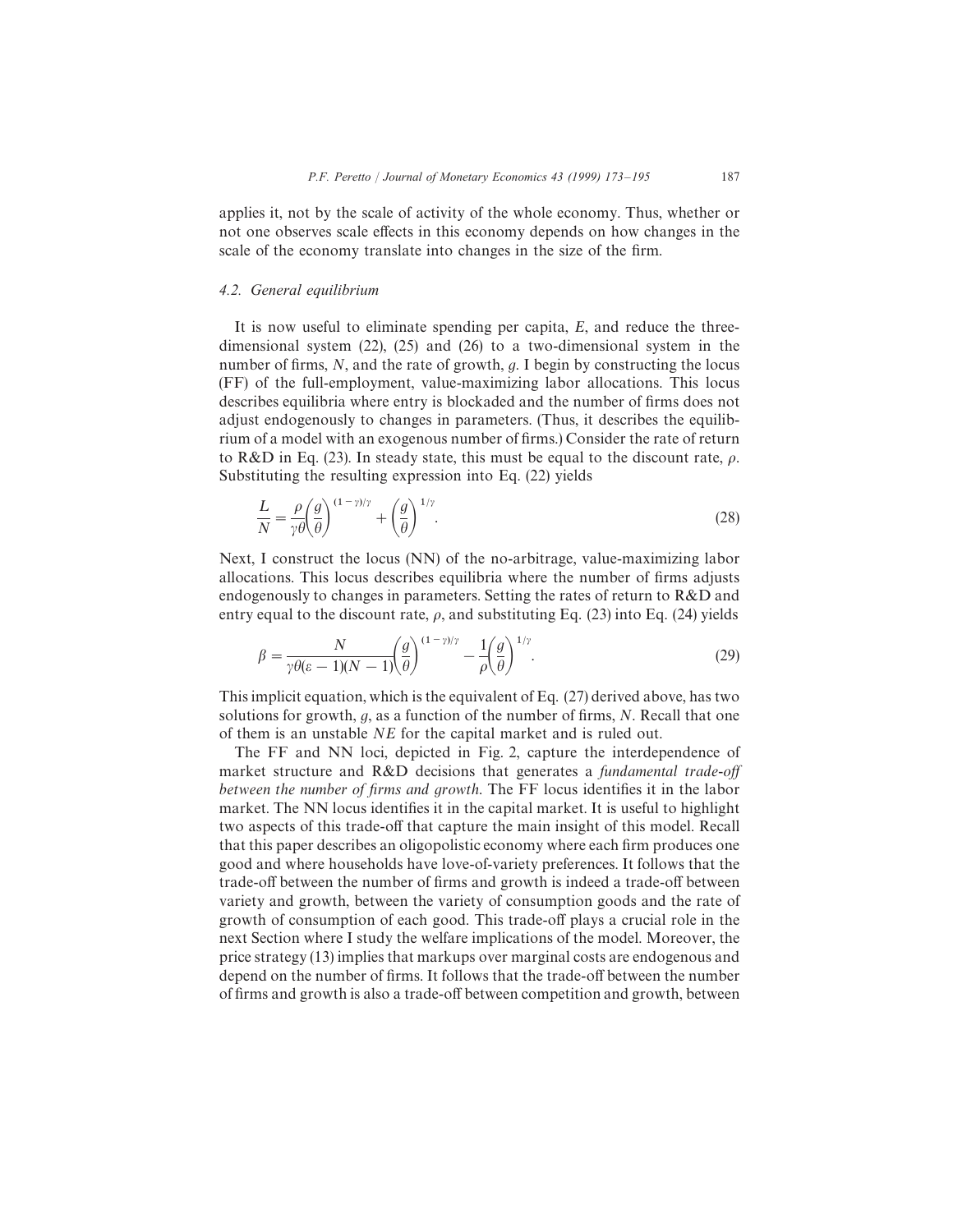

Fig. 2. Steady-state growth and market structure.

the market power of firms and their R&D spending decisions. This trade-off provides the central insight of the paper. In particular, both the positive and the normative implications of the model depend crucially on the interaction between market structure, firms' exercise of market power, and growth. It is worth stressing this point. In this model, firms' exercise of market power is endogenous because firms face a price elasticity of demand that is decreasing in the market share,

$$
\eta = \varepsilon - (\varepsilon - 1)\frac{1}{N}.\tag{30}
$$

If one assumes that firms are atomistic, one approximates the price elasticity of demand with the elasticity of product substitution,  $\eta = \varepsilon$ , and markups become exogenous. By reducing the Bertrand oligopoly model to one of monopolistic competition, this assumption shuts down one of the most important feed-backs of the model. The results, then, are radically different.

To analyze the trade-off between the number of firms and growth, it is useful to rewrite Eq. (23) as

$$
L_Z = \left(\frac{L_X \gamma \theta}{\rho}\right)^{1-\gamma} N^{\gamma}
$$
\n(31)

This equation states that to keep the rate of return to R&D equal to the discount rate,  $\rho$ , aggregate R&D must be an increasing function of aggregate production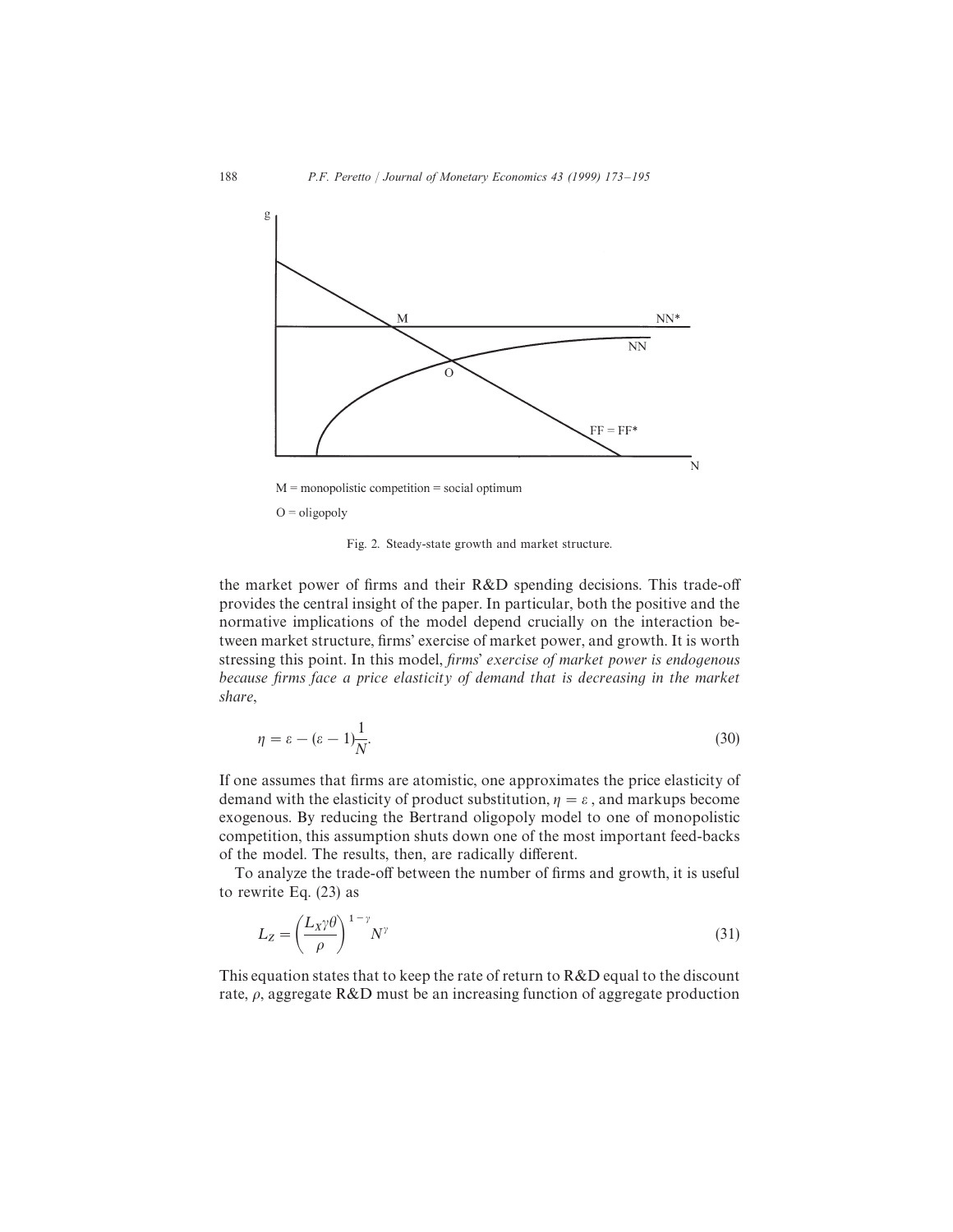(scale effect) and the number of firms (rivalry effect). Similarly, the free-entry equilibrium (27) can be rewritten

$$
\frac{L_X \gamma \theta \beta}{N} = \left(\frac{L_Z}{N}\right)^{1-\gamma} \left[ \frac{L_X N}{(\varepsilon - 1)(N - 1)} - \frac{L_Z}{N} \right].
$$
\n(32)

This equation state that to equalize the rates of return to R&D and entry, aggregate R&D must be an increasing function of aggregate production (scale effect) and the number of firms (rivalry effect).

Suppose now an increase in the number of firms. Eq. (31) states that aggregate R&D increases with the number of firms (rivalry effect). The labor market clearing condition then implies a fall in aggregate production which feeds-back negatively on aggregate R&D (scale effect). As a result of these forces, aggregate R&D increases (this can be seen by substituting the labor market clearing condition into Eq. (31) and checking the comparative statics for the resulting implicit function) but not by an amount sufficient to offset the fall in average R&D caused by the larger number of firms (dispersion effect). This mechanism explains the negative slope of the FF locus. The slope of the NN locus is explained as follows. Recall that Eq. (32) results from equalization of the rates of return to R&D and entry. Two additional effects change crucially the interaction between R&D and entry with respect to the partial equilibrium analysis of the previous section. In steady state, the rate of return is pinned down by the discount rate,  $\rho$ . In addition, aggregate production is endogenous and cannot be held constant. Suppose then an increase in the number of firms. Eq. (32) states that, holding constant aggregate production, aggregate R&D rises in response to an increase in the number of firms (rivalry effect). Eq. (31) states that, holding constant aggregate R&D, the increase in the number of firms requires a fall in aggregate production in order to keep the rate of return to R&D equal to the discount rate. This fall in aggregate production feeds back negatively on aggregate R&D (scale effect). The NN locus is upward sloping because the increase in aggregate R&D that results from these forces is more than sufficient to offset the fall in average R&D caused by the larger number of firms (dispersion effect). Asymptotically, these effects balance and the NN locus becomes flat. An increase in the number of firms that reduces average R&D is matched by an increase in aggregate R&D. When the number of firms is very large, growth converges to a constant given by the solution to

$$
\beta = \frac{1}{\gamma \theta(\varepsilon - 1)} \left(\frac{g}{\theta}\right)^{(1-\gamma)/\gamma} - \frac{1}{\rho} \left(\frac{g}{\theta}\right)^{1/\gamma}.
$$

This is the NN locus that arises in a model of monopolistic competition. Moreover, Eq. (30) implies that the Bertrand oligopoly model converges to monopolistic competition as the number of firms becomes large.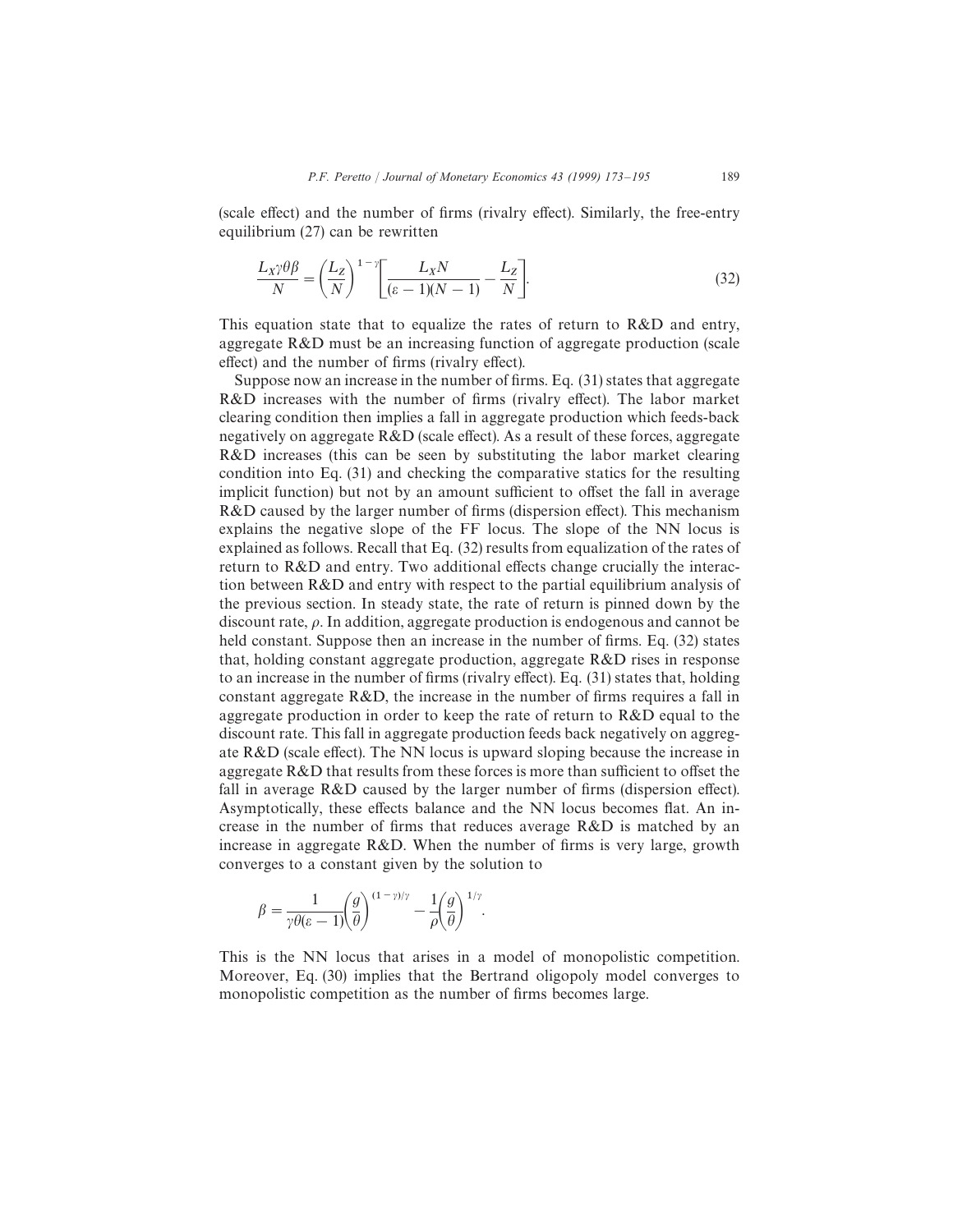The intersection of the FF and NN loci is the free-entry steady state. A simple comparative statics exercise yields the result.

**Result 2.** In the free-entry steady state, growth is increasing in L,  $\beta$ ,  $\theta$ ,  $\gamma$  and  $\varepsilon$ , and decreasing in  $\rho$ ; the number of firms is increasing in L, and decreasing in  $\beta$  and  $\varepsilon$ , while the effects of  $\theta$ ,  $\gamma$ ,  $\rho$  are ambiguous.

The interdependence of market structure and growth produces a very interesting new result. An increase in population,  $L$ , implies that the resource base of the economy is larger. One expects that both aggregate R&D and aggregate production rise. Suppose that all the extra labor force initially goes into production. This raises aggregate R&D in Eq. (32) and, as a consequence, Eq. (31) requires the number of firms to rise in order to keep the rate of return to R&D equal to the discount rate. Although both these changes raise aggregate R&D, via the scale and rivalry effects, the dispersion effect eventually offsets the increase in aggregate R&D and growth becomes independent of the size of the labor force. It is worth emphasizing this result.

**Result 3.** In the oligopolistic economy, the scale effect is positive but vanishes asymptotically. In the monopolistically competitive economy, the scale effect is always zero.

This result implies that if the labor force,  $L$ , grows at a constant rate, the oligopolistic economy described in this paper converges to monopolistic competition. As this happens, the number of firms grows at the same rate as population while the rate of growth of the economy does not change. (In Fig. 2, the FF locus shifts out and traces the NN locus.) It is, therefore, possible to introduce population growth in this class of models without the counterfactual prediction of explosive growth rates. This property deserves attention and suggests an important direction for future research.

## 5. Growth, market structure, and welfare

In this section, I compare the market solution to the growth path that maximizes social welfare in order to evaluate the performance of the economy.

#### *5.1. The optimal choice of growth and* v*ariety*

Utility maximization requires symmetric consumption of all goods. Substituting the production technology (5) into Eqs. (1) and (2) yields the lifetime utility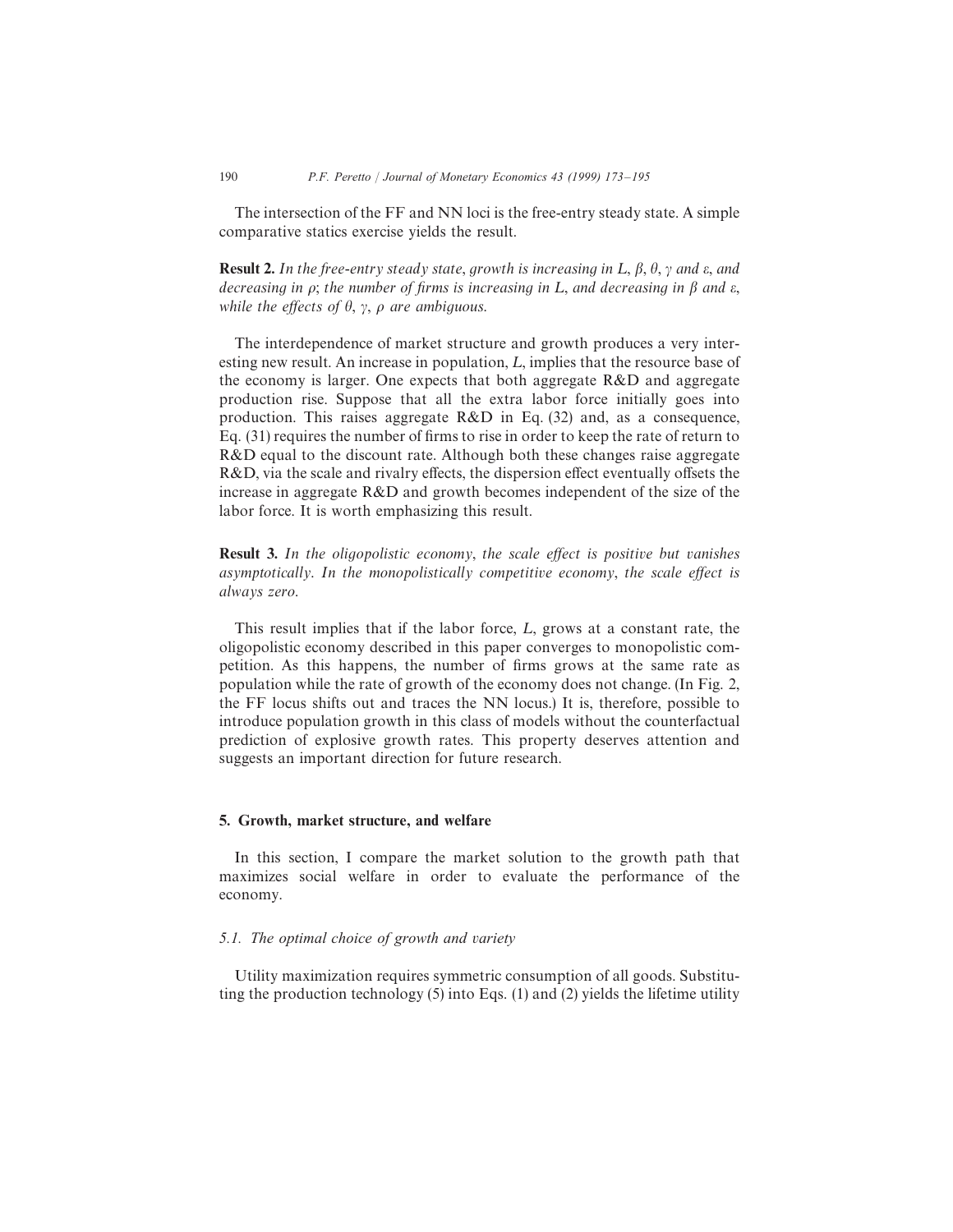function to be maximized subject to

$$
\dot{N} = (L - L_X - L_Z)/\beta,
$$
  
\n
$$
\dot{Z} = (L_Z/N)^{\gamma} Z,
$$

 $\dot{N} \ge 0$  and  $\dot{Z} \ge 0$ . The corresponding current value Hamiltonian is

$$
\text{CVH}_{\text{SP}} = \ln L_X + \theta \ln Z + \frac{1}{\varepsilon - 1} \cdot \ln N + \frac{\mu}{\beta} [L - L_X - L_Z] + \xi \left(\frac{L_Z}{N}\right)^{\gamma} Z,\tag{33}
$$

where  $\mu$  and  $\xi$  are the shadow values of variety and knowledge, employment in manufacturing and R&D,  $L_X$  and  $L_Z$ , are the control variables, and average knowledge, Z, and the number of firms, N, are the state variables.

The first-order conditions are given by the dynamic constraints on average knowledge and the number of firms, by the transversality conditions on N and Z, and by

$$
\frac{\theta}{\zeta Z} + \left(\frac{L_Z}{N}\right)^{\gamma} = \rho - \frac{\xi}{\zeta},\tag{34}
$$

$$
\frac{1}{\varepsilon - 1} \cdot \frac{1}{\mu N} - \frac{\xi Z}{\mu N} \gamma \left(\frac{L_Z}{N}\right)^{\gamma - 1} = \rho - \frac{\mu}{\mu},\tag{35}
$$

$$
\frac{\mu}{\beta} = \frac{\zeta Z}{N} \gamma \left(\frac{L_Z}{N}\right)^{\gamma - 1},\tag{36}
$$

$$
\frac{1}{L_X} = \frac{\mu}{\beta}.\tag{37}
$$

Note now that Eq. (34) implies  $\zeta Z = \theta/\rho$  at all times. Eqs. (36) and (37) yield

$$
\frac{L_Z}{N} = \left[\frac{\gamma \theta}{\rho} \cdot \frac{L_X}{N}\right]^{1/(1-\gamma)}.\tag{38}
$$

This is the closed-form solution for the policy function for the optimal path. Using Eq. (38) and the definition  $g \equiv \theta(L_Z/N)$ , the system can be written in  $(N, g)$  space. When entry is feasible, employment in all activities must be positive and

$$
L>L_X+L_Z
$$

holds. This identifies the entry region  $0 \le g \le \bar{g}(N)$ , where  $\bar{g}(N)$  is defined by

$$
\frac{L}{N} = \frac{\rho}{\gamma \theta} \left(\frac{g}{\theta}\right)^{(1-\gamma)/\gamma} + \left(\frac{g}{\theta}\right)^{1/\gamma}.
$$
\n(39)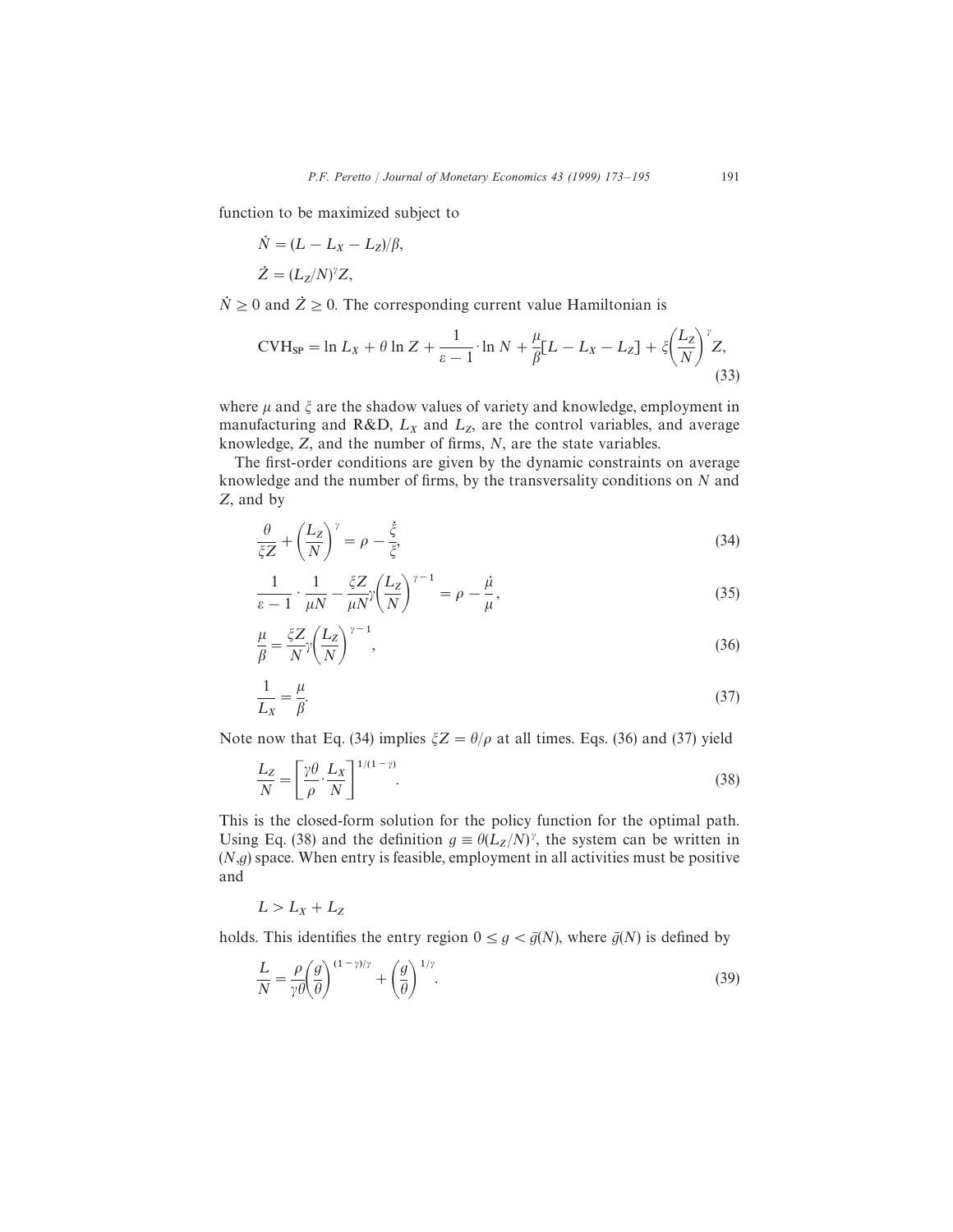After some manipulations, the dynamics in the entry region are described by

$$
\frac{\beta(1-\gamma)}{\gamma} \cdot \frac{\dot{g}}{g} = \frac{\rho \varepsilon}{\gamma \theta(\varepsilon - 1)} \left(\frac{g}{\theta}\right)^{(1-\gamma)/\gamma} - \rho \beta - \frac{L}{N},\tag{40}
$$

$$
\beta \cdot \frac{\dot{N}}{N} = \frac{L}{N} - \frac{\rho}{\gamma \theta} \left(\frac{g}{\theta}\right)^{(1-\gamma)/\gamma} - \left(\frac{g}{\theta}\right)^{1/\gamma}.
$$
\n(41)

Differently from the market equilibrium, the optimal path is described by a two-dimensional system of differential equations. This is because the policy function (38) can be used to eliminate one variable from the system. I discuss dynamics in the technical Appendix available on request, here I focus on the steady state of the system.

## *5.2. Market performance*

In steady state, the social optimum can be described as the intersection of the equivalent of the FF and NN loci discussed for the market equilibrium. Setting Eq.  $(41)$  equal to zero yields Eq.  $(39)$ . This is the FF\* locus, the locus of the full-employment, optimal labor allocations. Next, setting (40) equal to zero and substituting (39) into the resulting expression yields

$$
\beta = \frac{1}{\gamma \theta(\varepsilon - 1)} \left(\frac{g}{\theta}\right)^{(1-\gamma)/\gamma} - \frac{1}{\rho} \left(\frac{g}{\theta}\right)^{1/\gamma}.
$$
\n(42)

This is the NN\* locus, the locus of the 'no-arbitrage', optimal labor allocations. This locus is best understood as the locus where the marginal utility of growth is equal to the marginal utility of variety, or, writing down the string of equalities  $\theta/\zeta Z = \rho = \beta \theta/\mu N$ , as the locus where the social rate of return to knowledge is equal to the social rate of return to variety.

The first thing to notice is that Eq. (39) is identical to Eq. (28). Moreover, the only difference between Eq. (42) and Eq. (29) is the term  $N/(N-1)$ . This term is larger than one and, therefore, the  $NN^*$  locus lies everywhere below the  $NN^*$ locus in  $(N, g)$  space. More precisely, the NN<sup>\*</sup> locus is exactly the asymptote toward which the NN locus converges when the number of firms becomes very large. Hence, in a model of monopolistic competition the NN and NN\* loci are identical and the market equilibrium is optimal. In the oligopoly model, in contrast, the market converges to a steady state where the economy grows too little and there are too many firms. At first sight, this result might seem paradoxical and is worth emphasizing.

**Result 4.** In the oligopolistic economy, the market provides too much variety and too little growth; as the number of firms becomes large, the market approaches asymptotically the social optimum. In the monopolistically competitive economy, the market achieves the social optimum.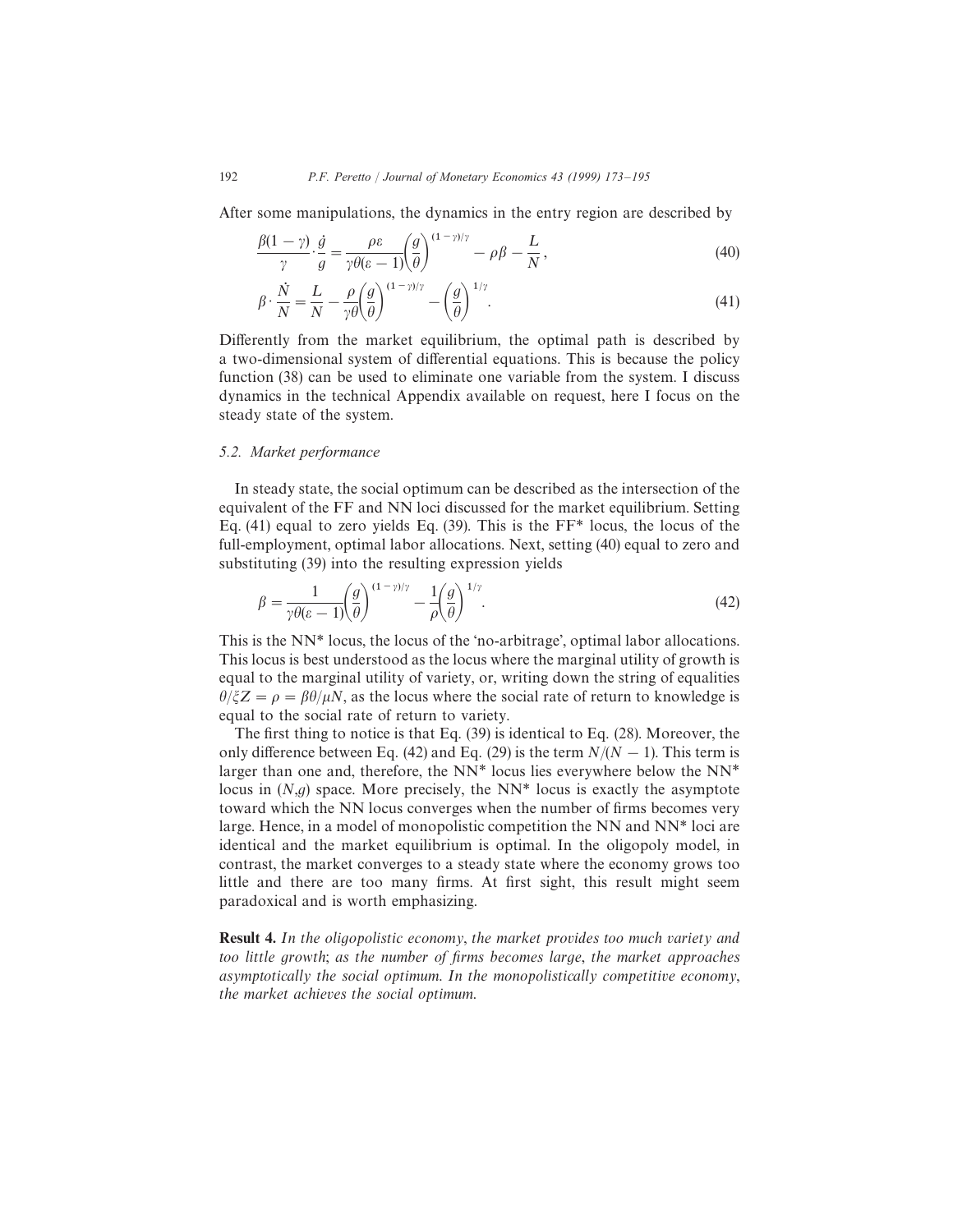To explain these results, observe that in this economy there are no spillovers across firms in the R&D technology (Eq. (6)). That is, dynamic increasing returns to  $R&D$  are internal to the firm. The only external effect in  $R&D$  is the spillover from incumbents to entrants whereby entrants can join the industry at the current average level of productivity upon sinking cost  $\beta$ . Incumbents do not internalize this effect and plan R&D according to their own output, ignoring the fact that part of the knowledge they develop benefits entrants. In steady state, there is no entry and this distortion is not operational. In addition, in this one-sector economy oligopolistic pricing does not give rise to distortions across industries, since all goods are priced in the same way. This explains why the FF locus coincides with the FF\* locus. The market satisfies the labor market clearing condition by allocating the optimal amount of labor to R&D. In contrast, the market satisfies the no-arbitrage condition that the rate of return to entry equal the rate of return to R&D by allocating to R&D less labor than optimal. This is captured by the fact that the NN locus lies everywhere below the NN\* locus. This result depends on the assumption that, in Bertrand oligopoly, firms face a price elasticity of demand that is decreasing in the market share. As stated above, if one assumes atomistic firms and monopolistic competition, one approximates  $\eta = \varepsilon$  and the market achieves Pareto optimality. This argument makes clear that there is no paradox in the result that the oligopolistic economy provides more variety than the monopolistically competitive one. The reason is that oligopolistic firms face a price elasticity of demand that is lower than the elasticity of product substitution. That is, they face 'softer' competition in the sense of Sutton (1991). As a consequence, they face a weaker business-stealing effect and a lower rate of return to  $R&D$ . They thus spend less on  $R&D$ . This means that the R&D-cost effect is weaker and that the market accommodates more firms. This explains why an increase in the size of the economy, an increase in  $L$ , is Pareto improving. The increase in the number of firms leads to tougher competition and higher R&D spending thereby offsetting the positive effect of the larger market size on the rate of return to entry.

The Pareto inefficiency discussed so far derives from oligopolistic pricing, where markups over marginal costs are endogenous and depend on the number of firms. It is interesting that even in a one-sector economy such markup pricing gives rise to distortions because of its effect on  $R\&D$  spending and the endogenous determination of market structure. This point is worth emphasizing.

**Result 5.** Oligopolistic pricing is the only distortion in the steady state of this economy; there are no operational externalities due to knowledge spillovers.

The distortion related to knowledge spillovers from incumbents to entrants arises only along the transition and it is one of the reasons why the market equilibrium is described by a three-dimensional system of differential equations while the optimal path can be reduced to two dimensions.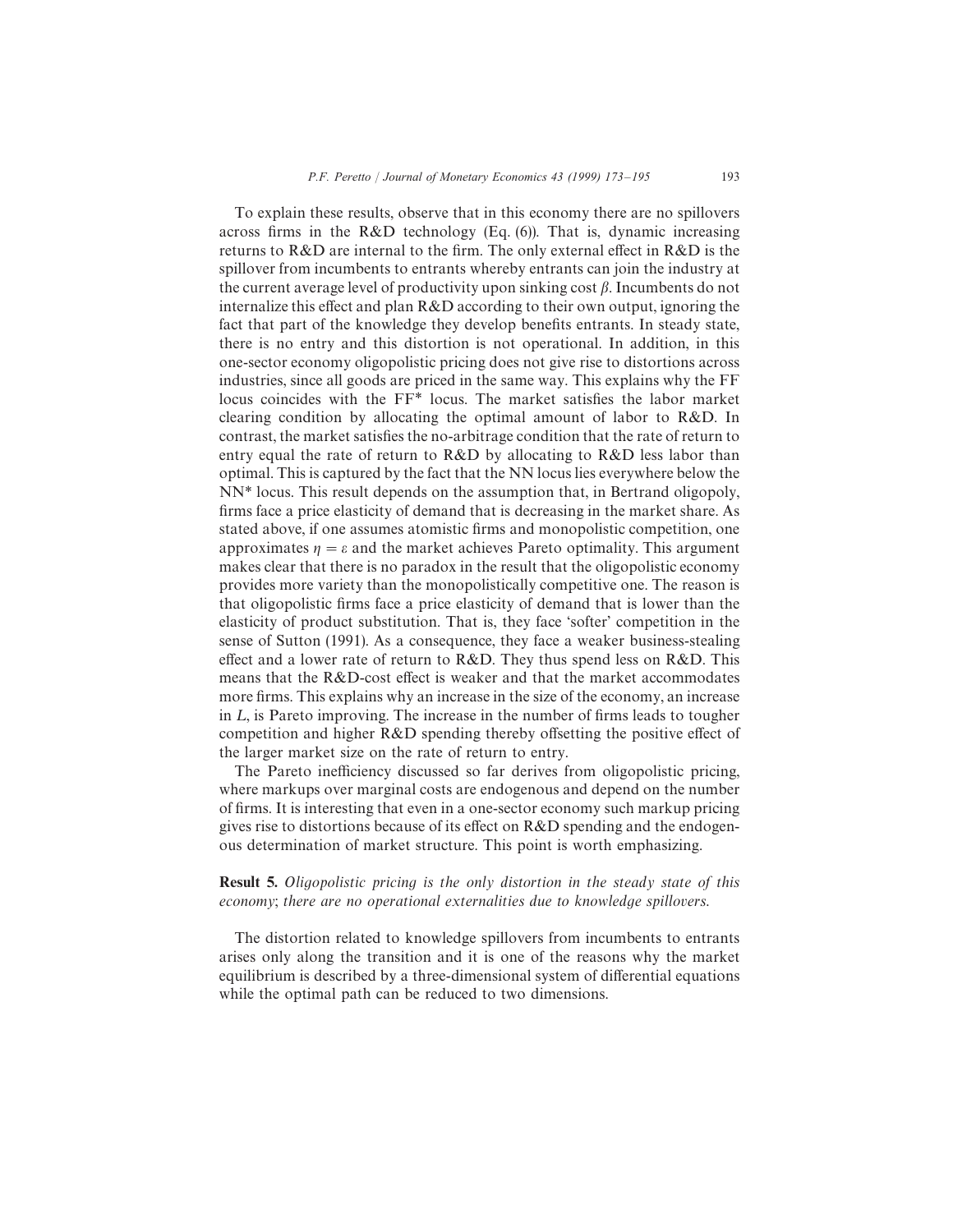#### 6. Conclusion

In this paper, I explored the interaction of market structure and growth in a general equilibrium model of endogenous technological progress. I did not emphasize public knowledge and spillovers. In this model, firms accumulate knowledge without bound because of dynamic economies of scale internal to the firm. To take advantage of increasing returns, R&D resources must be concentrated. This identifies a trade-off between growth and the number of firms. Another trade-off arises from the endogeneity of market structure. In free-entry equilibrium, R&D expenditures are one component of firms' total costs and are negatively related to the number of firms. A third trade-off arises because production and R&D compete for resources. Since aggregate employment in production increases with the number of firms, expanding the number of goods requires reducing R&D and growth.

These trade-offs capture the dynamic interdependence of price, R&D, and entry decisions and produce interesting results. For example, the scale effect is bounded from above and converges to zero as the number of firms in the market grows very large. When population increases, the larger market leads to entry and a larger number of firms. This induces dispersion of R&D resources across firms that offsets the positive effect of the larger market on the returns to R&D. This intuition is quite general and suggests that properly taking into account the role of market structure is likely to improve our understanding of long-run growth. These ideas extend to the normative analysis. When the number of firms is endogenous, market performance involves two dimensions: the rate of growth of consumption of each good and the variety of consumption goods. The trade-off between these two dimensions leads to a Pareto inefficient allocation of resources. The market grows too little and supplies too much variety. This result is not due to technological externalities but to oligopolistic pricing and the interaction between R&D and entry. This preliminary exploration sets the agenda for future research. It is imperative, for example, to check the robustness of these results to the inclusion of technological spillovers. These generate distortions, not considered in this paper, that might interact in unexpected ways with the one emphasized here.

## Acknowledgements

This paper develops chapter 4 of my Ph.D. dissertation. I thank Richard Levin and Xavier Sala-i-Martin for their time, encouragement and advice. I thank my former classmates at Yale for useful discussions in the Macroeconomics Prospectus Workshops and in the Growth Lunch Seminar. Finally, I thank Willem Buiter, Nouriel Rubini, Chris Sims, T.N. Srinivasan, Sjak Smulders, seminar participants at Columbia, Johns Hopkins, Duke, and SUNY